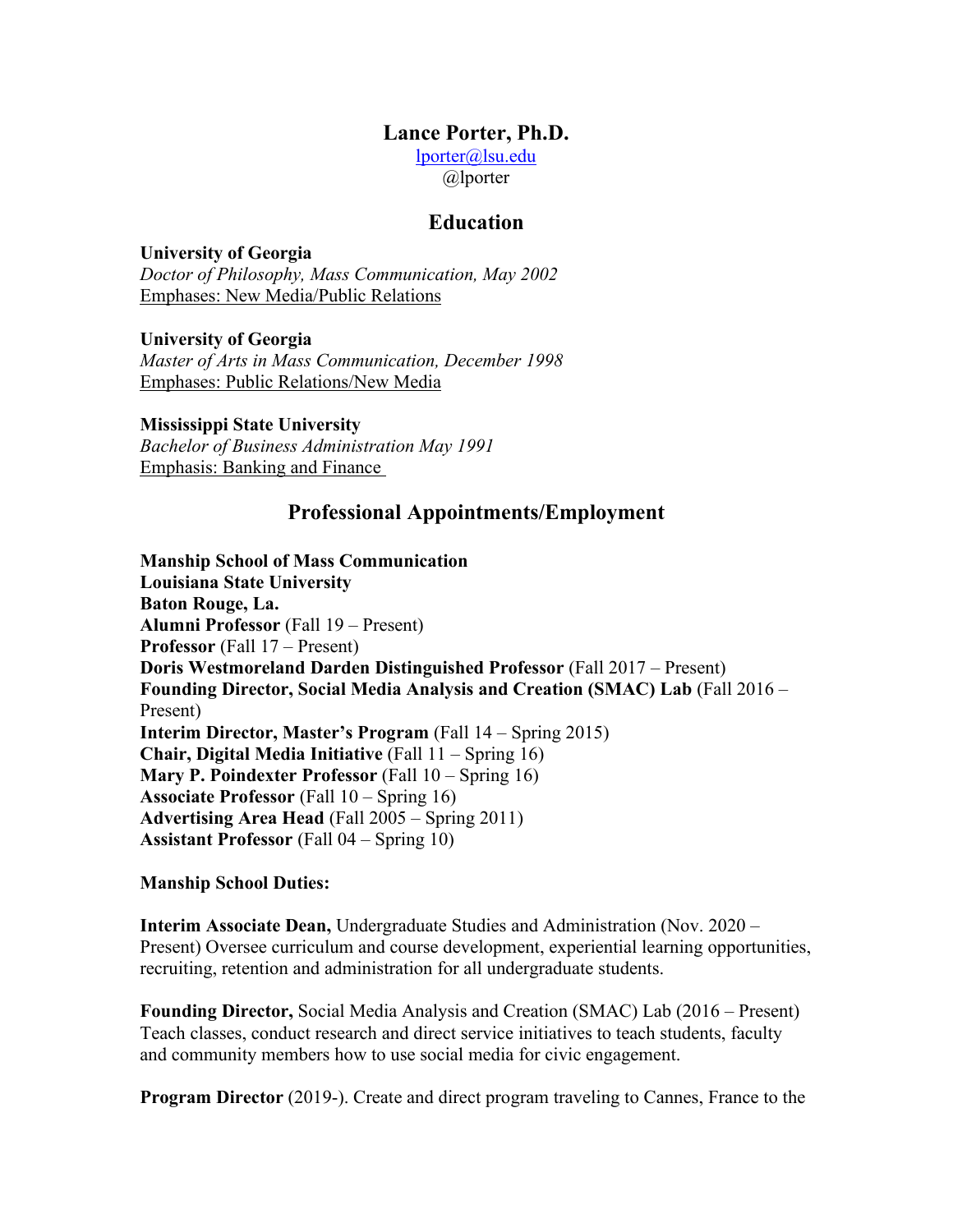Cannes Lions International Festival of Creativity as part of LSU Study Abroad programming.

**Director**, Manship Digital Media Initiative (DMI) (2011 – 2016) Overhauled the Manship School's digital media focus in terms of courses, faculty, and facilities. Created and taught classes in digital, mobile and social media. Integrated digital, mobile and social media into entire undergraduate and graduate curriculum. Created and oversaw both Create Lab and Social Media Analysis and Creation Lab. Conducted research in overall effects of digital, mobile and social media on mass communication. Led outreach of school to digital media community. Led annual site teams to various media organizations in New York, San Francisco, and the Silicon Valley (past companies have included New York Times, Google, Pepsi, Big Spaceship, CBS News, Twitter, NBC, HBO, YouTube, Stanford University) to keep curriculum current. Planned, organized and directed annual Digital Spread conference.

**Master's program Interim Director** (2014-2015). Administrated the degree program, including recruitment, admissions, orientation, assessment, course scheduling, academic misconduct cases, theses and professional projects, and classroom issues.

**Advertising Area Head** (2005-2011). Oversaw faculty and student recruitment, curriculum, course scheduling, internships, course evaluations, adjunct recruiting and hiring. Helped overhaul curriculum to create first accredited program in the US in digital advertising.

 MC 2035 Media Persuasion (now Digital Brands) MC 4550 Social Media Analysis and Creation (created course) Courses Taught: MC 2025 Business of Entertainment Media (rebuilt course) MC 2035 Digital Brands (created course) MC 4971 Special Topics: Global Advertising and Public Relations MC 4971 Special Topics: Black Mirror and the Future of Media (created course) MC 4971 Special Topics: International Brand Cases (created course) MC 4042 Sports, Media and Society (rebuilt course) MC 3031 Advertising Creative Strategy MC 4045 Advertising Campaigns MC 4040 Advertising Problems (rebuilt course) MC 4036 Advertising Media Analysis and Planning MC 4004 Case Studies in Public Relations MC 4600 Create Lab (created course) MC 7999 Special Topics: The Future of Media (created course) MC 7019 Emerging Media: Theory, Application, & Effects (created course)

LSU in Cannes Study Abroad Program, Founder/Director 2019 LSU in Paris Study Abroad Program, Co-Director 2011 and 2012 LSU Manship Magical Media Tour (England, Scotland, France), Co-Director 2007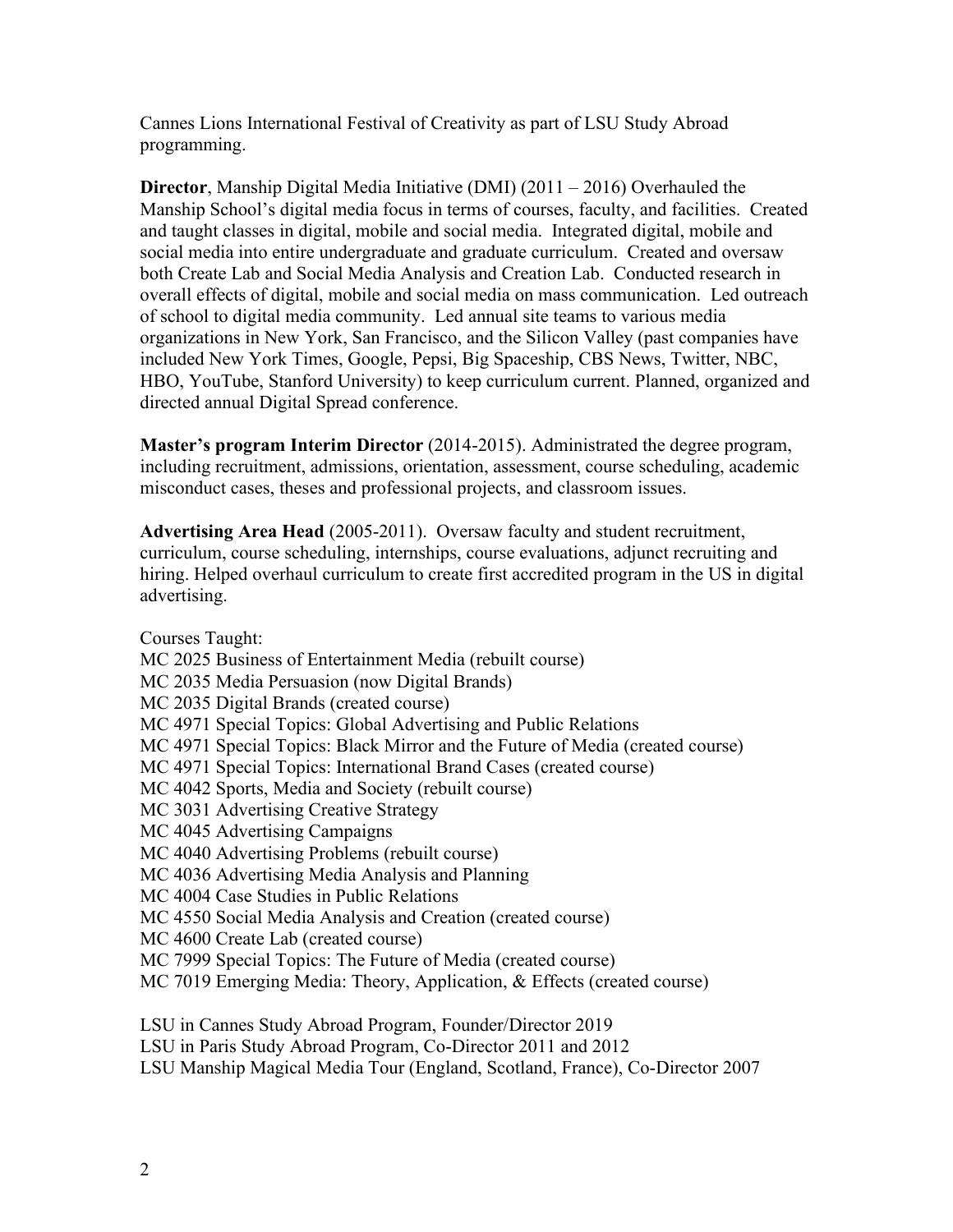#### **Center for Computation and Technology (CCT)**

#### **CCT Duties:**

### **Focus Area Lead, Cultural Computing** (Fall 17 - )

Joint appointment in this LSU research group. Lead cultural computing focus area comprised of faculty from business, computer science, art, music and mass communication. Administer focus area budget. Develop grants to explore the intersection between human expression and computing. Affiliated faculty and coprimary investigator for the AVATAR Initiative, a multidisciplinary hiring initiative that is bringing faculty to LSU to create new research areas in virtual environments, digital art, electroacoustic music, animation, video game design, and scientific visualization. Serve on committees to develop and administrate curriculum for LSU undergraduate minor in digital media (AVATAR) and masters in digital media arts and engineering (DMAE)

#### **CCT Internal Advisory Committee** (Fall 20 - )

Meet monthly with director to advise on administrative matters for the center.

#### **Henry W. Grady College of Journalism and Mass Communication University of Georgia, Athens, Ga.**

# **Teaching/Research Assistant, Dowden Center for New Media Studies,** (Summer 97 –

 Public Relations Campaigns Summer 00) Courses Taught: New Media Strategies

#### **Communication Training and Research** (Summer 97 - Summer 98) **Research Assistant, The James M. Cox Center for International Mass**  Assisted in conducting Annual Surveys of Journalism and Mass Communication. Built and maintained Cox Center Web site.

# **Professional Experience President**

#### **New Media Mind**

*Baton Rouge, LA, August 04-Present* 

 tracking studies. Create training modules and conduct on-site training for social media. Past clients include Disney, Visa, Warner Bros., Dreamworks, and Ogilvy Public Consult with international clients to evaluate all forms of digital marketing, including online display, social media and mobile marketing efforts. Implement and evaluate eye-Relations.

 **Executive Director - Digital Marketing Director - Internet Strategy**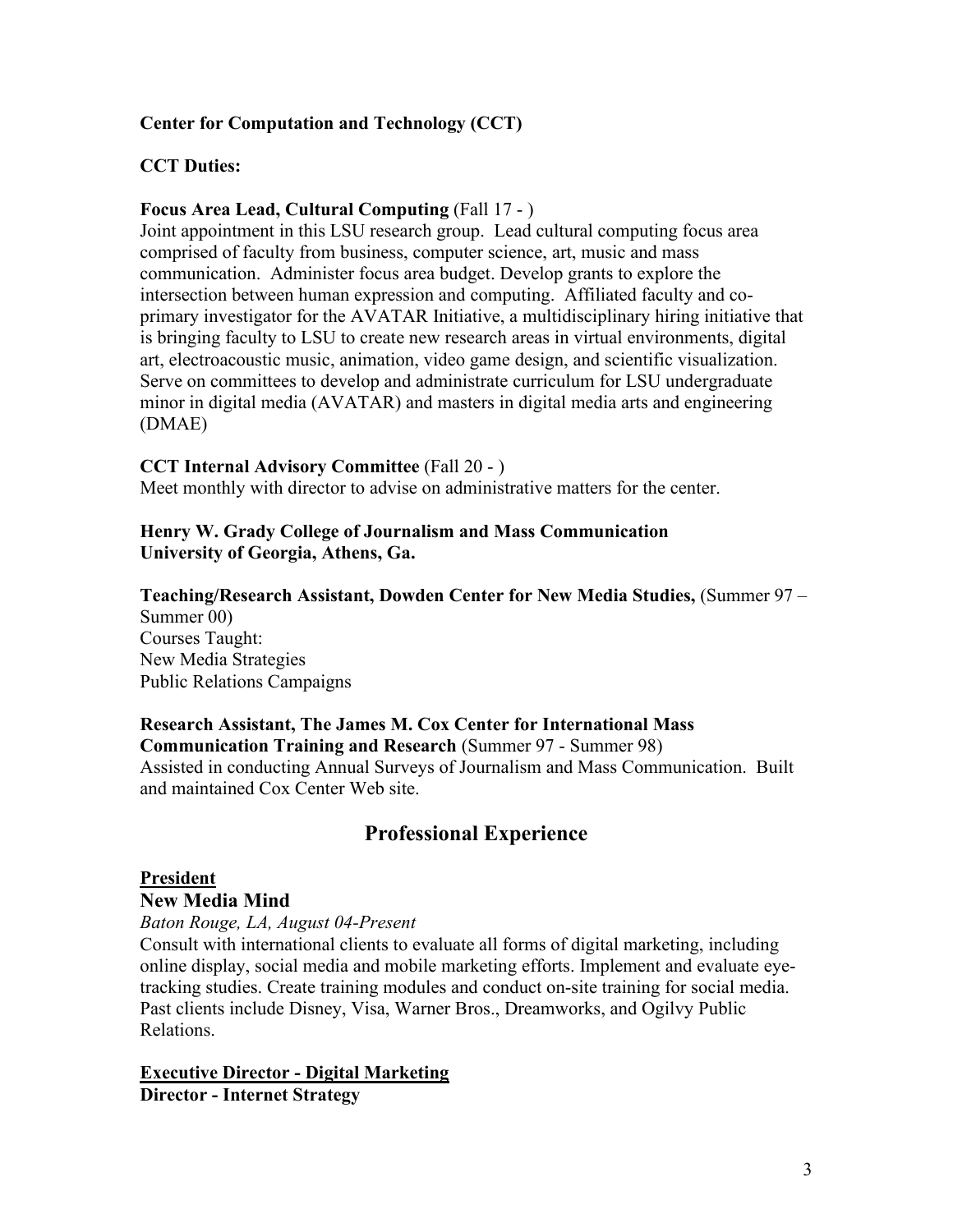#### **Walt Disney Motion Picture Group**

Buena Vista Pictures Marketing

*Burbank, California, August 00-August 04* 

Developed, implemented and evaluated digital advertising, social media and publicity campaigns for more than 100 feature films released under Disney and Touchstone Pictures. Produced digital content for each film including interactive advertising and official Web sites. Conducted online media buys. Oversaw online marketing research and evaluation efforts.

#### **New Media Consultant**

*Athens, Georgia, May 97-August 00* 

Internet consultant for clients including Turner Entertainment and United Parcel Service. Taught adult seminars in new media production.

#### **Promotional Copywriter**

#### **Creative Services Coordinator Schleicher and Schuell, Inc.**

*Keene, New Hampshire, August 95 - August 96* 

Created promotional copy for print advertisements and corporate communications materials. Developed marketing communication campaigns for new products. Created one of the first commercial web sites in the bio-tech industry.

# **Marketing Representative**

#### **RISCORP, Inc.**

*Concord, New Hampshire, June 94 - August 95* 

Directed all aspects of marketing campaigns, including sales calls, telemarketing, and database development. Produced copy for direct mail and advertisements. Generated over \$1 million in annual premium for this small business.

#### **Vice President - Contracts**

 **Director - Contracts** 

**Contracts Coordinator** 

**Contracts Specialist** 

#### **Resolution Trust Corporation as conservator for Oak Tree Federal Savings Bank and Dryades Savings and Loan**

 *New Orleans, Louisiana, June 91 - June 94* 

 \$1 billion in resort properties. Promoted three times over three years to officer level. Hired, trained and supervised staff of seven in the writing, solicitation and oversight of over 800 Requests For Proposals resulting in the marketing, management and sale of over

# **Scholarly Book**

Crosswell, L. & Porter, L. (2018). Politics, Propaganda, and Public Health, Lanham: Lexington Books.

# **Refereed Publications**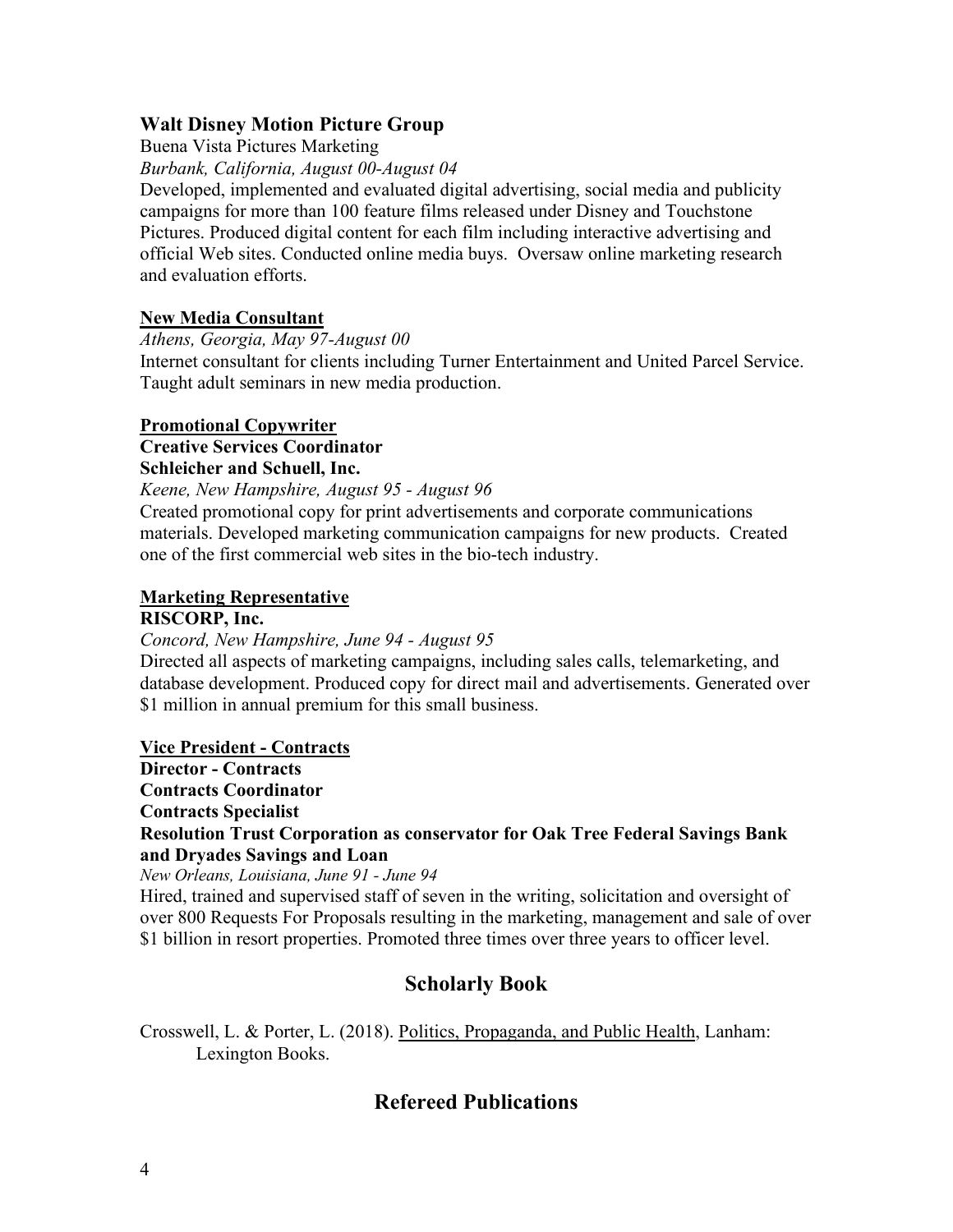- Henderson, M., Jiang, K, Johnson, M. & Porter, L. (2019). Measuring Twitter Use: Validating Survey-Based Measures, Social Science Computer Review,
- Windels, K. & Porter, L. (2019). Examining consumers' recognition of native and banner advertising on news website homepages. Journal of Interactive Advertising: <https://doi.org/10.1080/15252019.2019.1688737>
- Jarreau PB, Cancellare IA, Carmichael BJ, Porter L, Toker D, Yammine SZ (2019) Using selfies to challenge public stereotypes of scientists. PLoS ONE 14(5): e0216625. <https://doi.org/10.1371/journal.pone.0216625>
- Windels, K., Heo, J., Jeong, Y., Porter, L. & Wang, R. (2018). My Friend Likes This Brand: Do Ads with Social Context Attract More Attention on Social Networking Sites? Computers in Human Behavior. DOI: 10.1016/j.chb.2018.02.036
- Brown, P. & Porter, L. (2017). Science in the Social Media Age: Profiles of Science Blog Readers. Journalism and Mass Communication Quarterly. DOI: 10.1177/1077699016685558.
- Crosswell, L., Porter, L. & Sanders, M. (2017). Out of Sight, Out of Mind?: Addressing Unconscious Brand Awareness in Healthcare Communication. In O'Hair, D. (Ed.) Risk and Health Communication in an Evolving Media Environment, New York: Routledge.
- Crosswell, L. and Porter, L. (2016). The Eyes Don't Lie: Addressing Implicit Bias in Healthcare Administration and Education. International Journal of Interdisciplinary Studies in Communication, 11(3), 1-16.
- Madison, T., Porter, L. and Greule, A. (2016). The Parasocial Compensation Hypothesis. Imagination, Cognition and Personality, 35(3), 258-279.
- Crosswell, L. and Porter, L. (2016). Inoculating the electorate: A qualitative look at American corporatocracy and its influence on health communication. Critical Public Health, 26(2), 207-220.
- Madison, T. and Porter, L. (2015). The People We Meet: Functions of Parasocial Interaction. Imagination, Cognition and Personality, 35(1), 47-71.
- Gevorgyan, G., Porter, L. and Manucharova, N. (2014). Is Culture a Double-Edged Sword? Exploring the Attitudinal and Cognitive Effects of Culturally Accommodative Online Advertising. Review of Business Research, 14(3), 129- 142.
- Porter, L (2014). Digital, Social, and Mobile: The Multiplatform News Future of New Orleans. In Miller, A. and Reynolds, A. (Eds.) News Evolution or Revolution?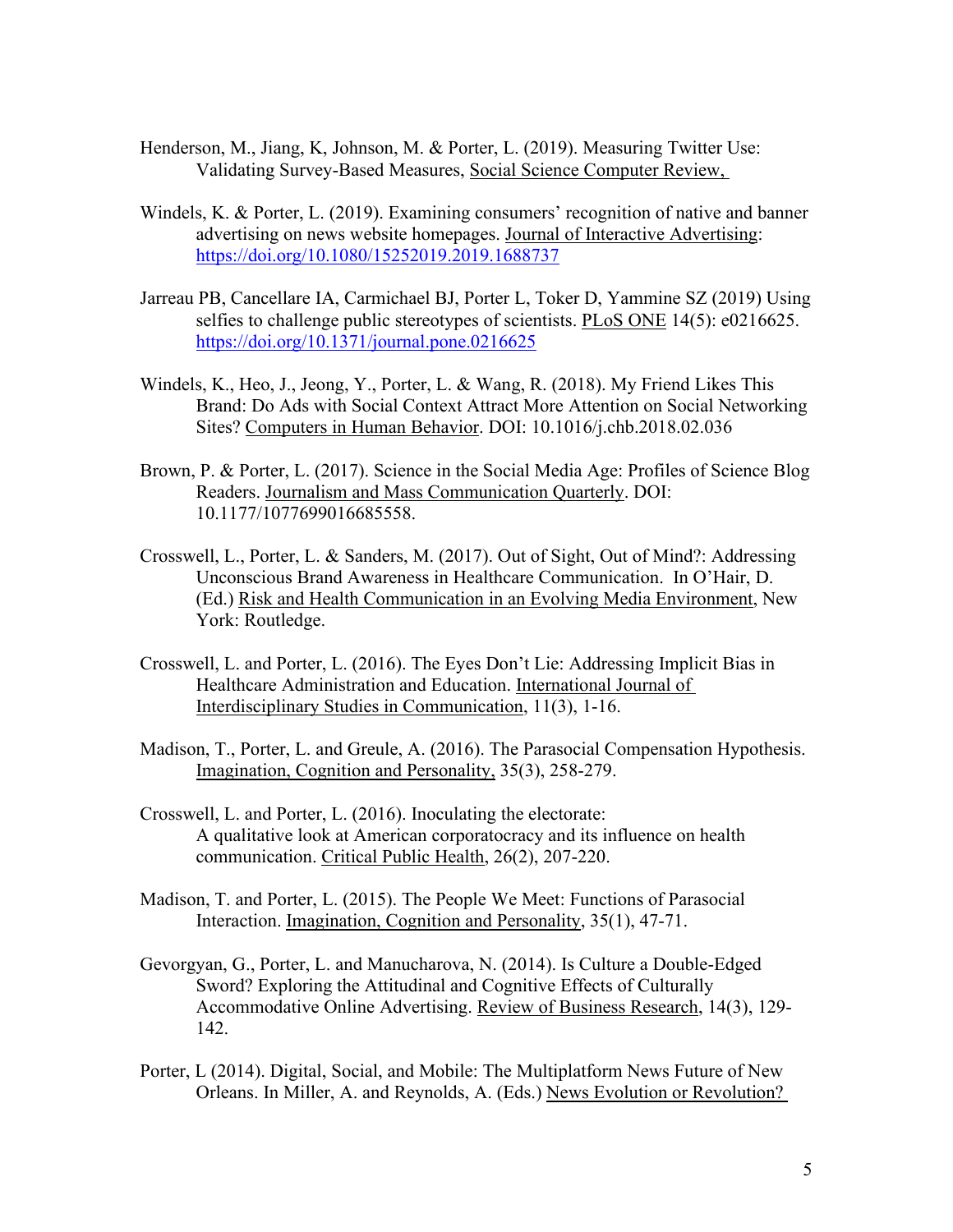The Future of Journalism in the Digital Age (pp. 163-178). New York: Peter Lang.

- Benigni, V., Porter, L. and Wood, C. (2013). The New In-Game on Game Day: Fan Engagement and the Marriage of Mediated and Mobile. In Billings, A.C. and Harding, M. (Eds.) Routledge Handbook of Sports and New Media (pp. 225-236). New York: Routledge.
- Porter, L., Benigni, V. & Wood, J.C. (2011). From Analysis to Aggression: The Nature of Fan Emotion, Cognition and Behavior in Internet Sports Communities. In Billings, A.C. (Ed.), Sports media: Transformation, integration, consumption (pp. 128-145). New York: Routledge.
- Role-Playing Games, Journal of Interactive Advertising, 10(2). Lewis, B. and Porter, L (2010). In-Game Advertising Effects: Examining Player Perceptions of Advertising Schema Congruity in Massively Multiplayer Online
- Mabry, E. and Porter, L. (2010). Movies and MySpace: The Effectiveness of Official Websites versus Online Promotional Contests, Journal of Interactive Advertising,  $10(2)$ .
- Porter, L. (2010). Communicating for the Good of the State: A Post-Symmetrical Polemic on Persuasion in Ethical Public Relations, Public Relations Review, 36(2), 127-133.
- Benigni, V., Porter, L., and Wood, J. (2009). The Rant: How Online Fan Culture is Revolutionizing College Football, Journal of Electronic Communication, 19(3&4).
- Porter, L., Sweetser, K., and Chung, D. (2009). The Blogosphere and Public Relations: Investigating Practitioners' Roles and Blog Use, Journal of Communication Management, 13(3), 250-267.
- Biswas, M. and Porter, L. (2008). States of Emergency, 'Limited' Press Freedom, and the Role of Blogs: A Bangladeshi Context, Journal of New Communication Research,  $3(1)$ ,  $25-40$ .
- Sweetser, K., Porter, L., Chung, D. and Kim E. (2008). Credibility and the Uses of Blogs Among Professionals in the Communication Industry, Journalism and Mass Communication Quarterly. 85(1), 169-185.
- Gevorgyan, G. and Porter, L. (2008). One Size Does Not Fit All: Culture and Perceived Importance of Web Design Features" Journal of Website Promotion, 3 (1&2).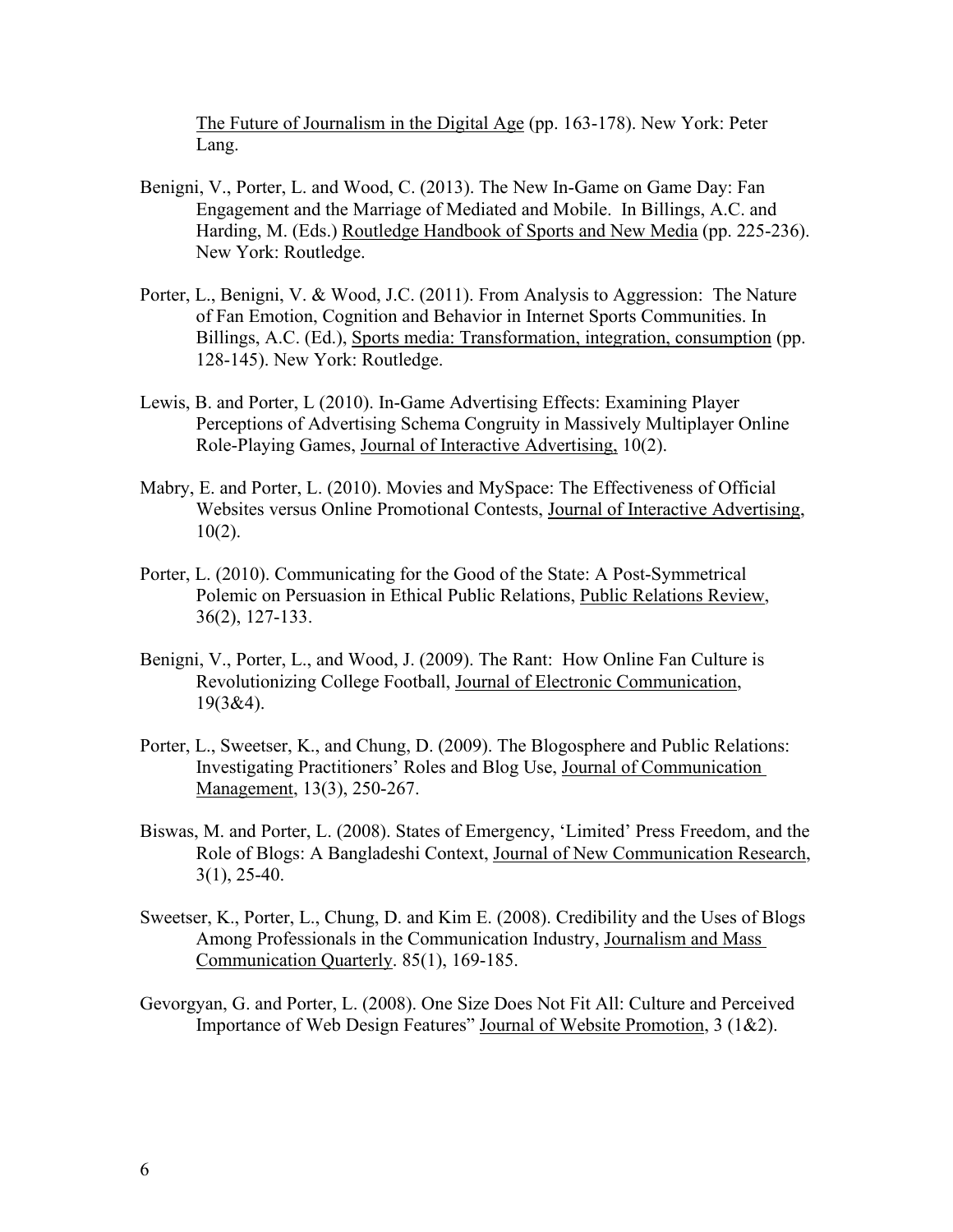- Hughes, J. and Porter, L. (2007). Diffusion of Innovations in Public Relations: Investigating Proximity to Innovators Among Public Relations Practitioners, International Journal of Strategic Communication, 1(4), 227-245.
- Chung, D., Kim, E., Trammell, K. and Porter, L. (2007). Uses and Perceptions of Blogs and Media Roles: A Comparison between Journalism Professionals and Journalism Educators*.* Journalism Educator, 62(3), 305-322.
- public relations." Public Relations Review*,* 33(1), 92-95. Porter, Lance, Sweetser Trammell, Kaye D., Chung, Deborah and Kim, Eunsong. (2007). "Blog power: Examining the effects of practitioner blog use on power in
- Comparison of Viral Advertising to Television Advertising." Journal of Interactive Porter, Lance and Golan, Guy. (2006). "From Subservient Chickens to Brawny Men: A Advertising*,* 6(2).<http://jiad.org/vol6/no2/porter/index.htm>(Accessed on 10/22/10).
- Porter, Lance V. & Sallot, Lynne M. (2005). Web Power: Examining Practitioners' World Wide Web Use and Its Effects on Their Decision-Making Power in Public Relations. Public Relations Review, 31(1), 111-119.
- Sallot, L.M., Porter, L.V., & Acosta-Alzuru, C. (2004). Practitioners' World Wide Web Use and Perceptions of Their Roles and Power: A Qualitative Study. Public Relations Review, 30(3), 269-278.
- Porter, Lance V. & Sallot, Lynne M. (2003). The Internet and Public Relations: Investigating Practitioners' Roles and World Wide Web Use. Journalism and Mass Communication Quarterly, 80(3), 603-622.
- Seat at the Management Table. Journalism and Mass Communication Quarterly, Porter, Lance, Sallot, Lynne, Cameron, Glen & Shamp, Scott. (2000). New Technologies and Public Relations: Exploring Practitioners' Use of Online Resources to Earn a 78(1), 172-190

#### **Grants Submitted**

- 2018. The Evaluation of Learning with Social Media Through Youth in STEM for Improvement in Underrepresented Minorities (ELYSIUM). National Science Foundation.
- Blanchard (Education) Emmy Hicks and Kenya Lenoir Messer (Office of Co-PI (along with Matthew Kupchik and Mark Benfield (Coastal Fisheries), Pamela Diversity)

Amount: \$1,535,144

 Co-PI (along with Michael Henderson and Ruobing Li (Mass Communication) Amount: \$147,688 2018. The LSU Social Media Panel. Board of Regents.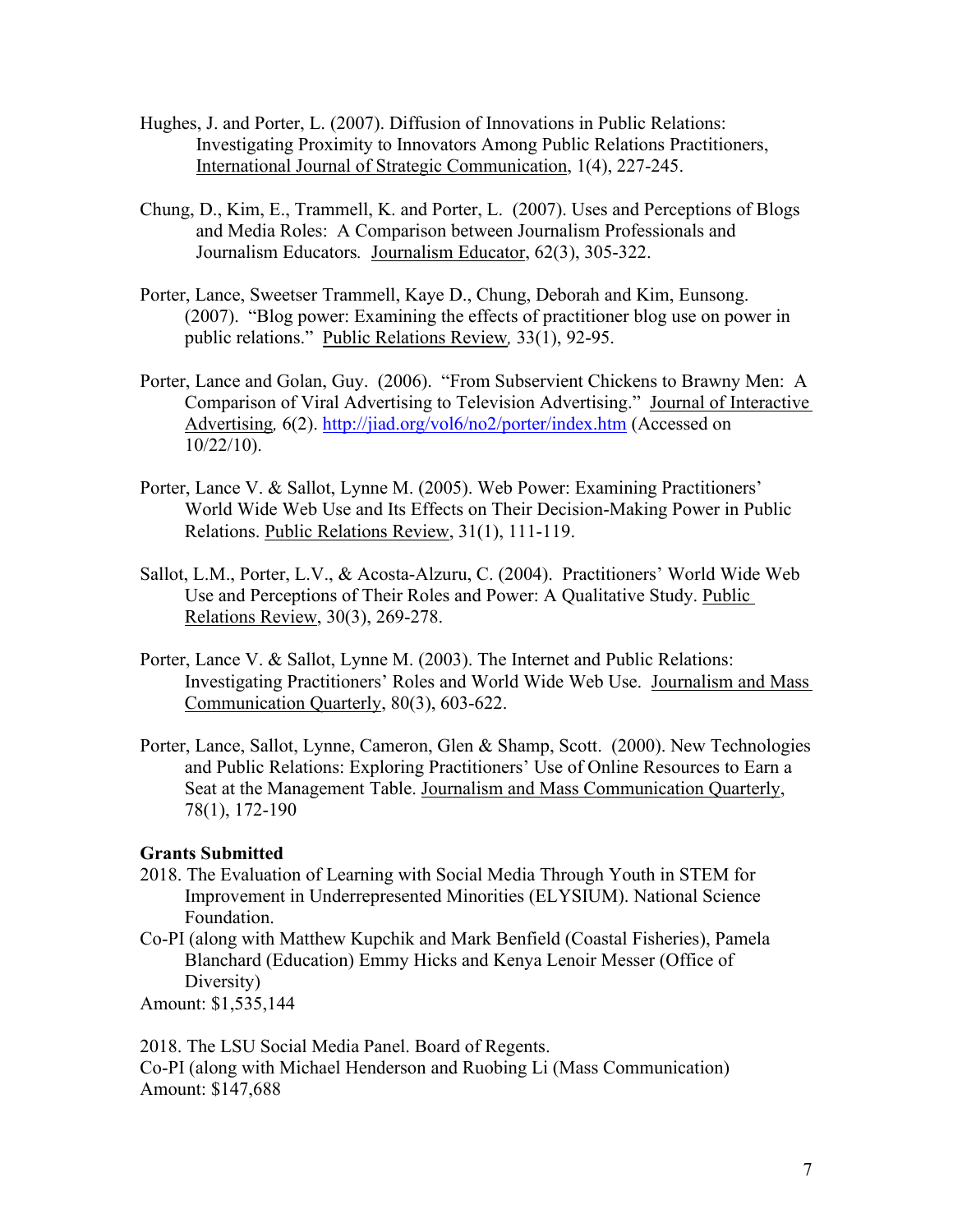2018. Louisiana Alliance for Smart Chemical Manufacturing (LaSCheM). National Science Foundation. Senior Investigator

Amount: \$19,977,828

#### **Grants Received**

2013. Mobile Media User Experience (MMUX) Research Enhancement Grant, funded by the Louisiana Board of Regents to fund cross-disciplinary research in ubiquitous computing.

Principal Investigator (along with Professor of Electronic Music and Digital Media/CCT, Jesse Allison) Amount: \$75,000

- 2008. Arts, Visualization, Advanced Technologies and Research (AVATAR) Multidisciplinary Hiring Initiative (MHI) Proposal for Research in Intelligent & Responsive Digital Media involving Art, Computer Science, Electrical and Computer Engineering, English, Landscape Architecture, Mass Communication, Music and the Center for Computation & Technology (CCT)
- Principal Investigator (along with Stephen David Beck, Stacey Simmons, Gabrielle Allen, Jorge Aravena, Rick Blackwood, Brad Cantrell, Bijaya Karki, David Koppelman, Mari Kornhauser, Rod Parker, Ram Ramanujam, Susan Ryan, Thomas Sterling and Brygg Ullmer

Amount: \$2.44 million funding 9 faculty positions

#### **Trade Publication**

 Perlmutter, David and Porter, Lance. (2005). "Thinking Beyond the Dissertation." *Chronicle of Higher Education*, 52(17), C1.

#### **Book Review**

Porter, L. (2013). [Review of the book *Digital Universe, The Global Telecommunication Revolution*, by P.B. Seel]. *Electronic News*, 7, 48-50.

# **Refereed Conference Papers**

Oquendo, J. Porter, L. & Jiang, K. (October 2019) The Ecology of Latinx Twitter. Paper presented at the annual conference of the Association of Internet Researchers, Brisbane, Australia.

Jiang, K., Li, R. Wang, R., & Porter, L. (August 2019) Tweeting the Screen: Investigating Types of Second Screeners and Their Social Media Behaviors. Paper presented at annual conference of the Association for Education in Journalism and Mass Communication. Toronto, Ontario.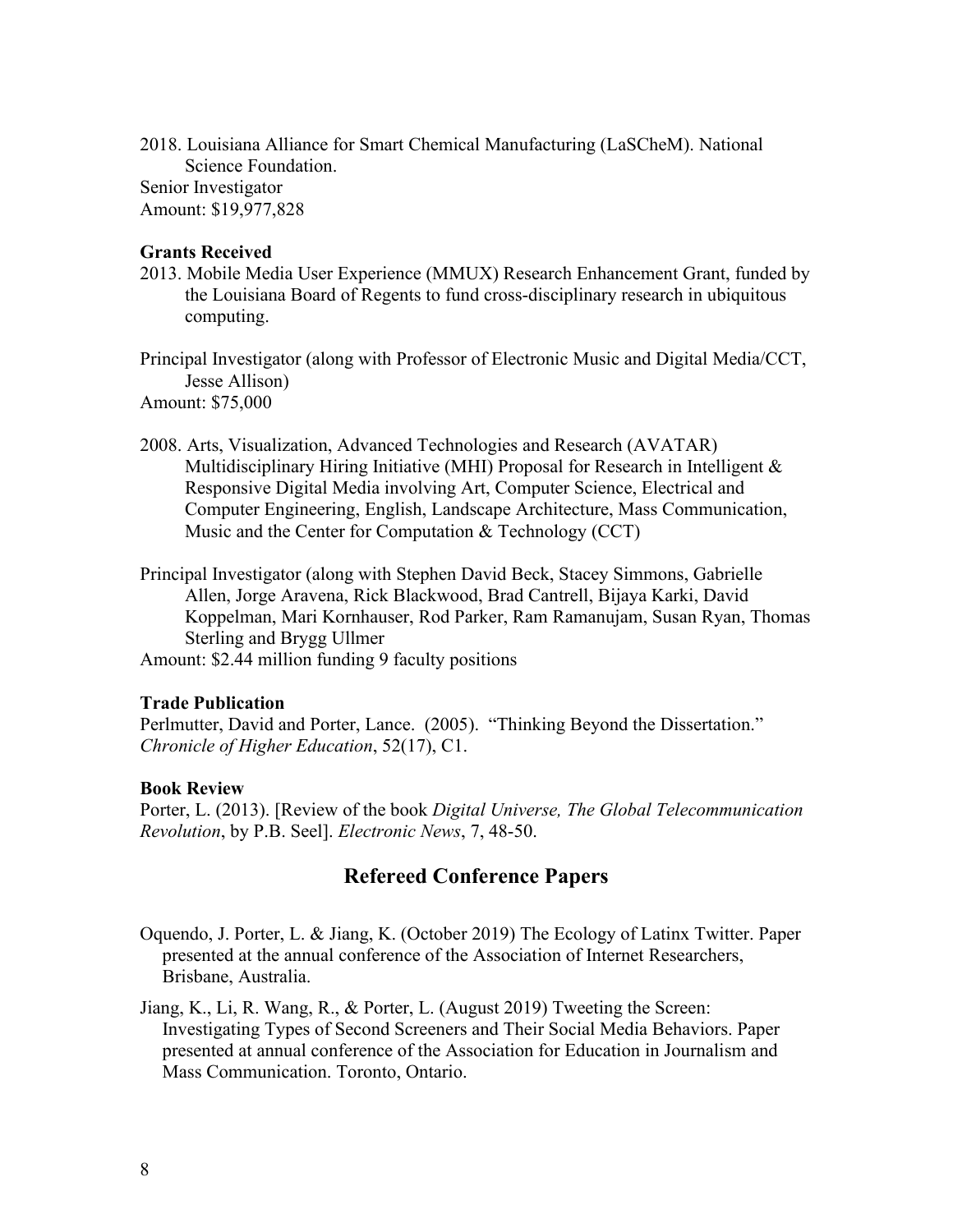- Jiang, K., Wang, R., Porter, L. & Johnson, M. (August 2018). Pundits, Presenters and Promoters: Investigating Gaps in Digital Production among Social Media Users Using Self-Reported and Behavioral Measures. Paper presented at annual conference of the Association for Education in Journalism and Mass Communication. Washington, DC. **Top Faculty Paper in the Communication Technology and Policy Division**
- Oquendo, J., Jiang, K., & Porter, L. (August 2018). Ethnicity and Language: A Cross Language Semantic Network Analysis of Tweets. Paper presented at annual conference of the Association for Education in Journalism and Mass Communication. Washington, DC.
- Jiang, K., Wang, R., Porter, L. & Johnson, M. (June 2018). Who Produced What on Twitter: Integrating Semantic Network Analysis with Survey Research. Paper presented at Sunbelt social networking conference. Utrecht, Netherlands.
- Association for Education in Journalism and Mass Communication, Chicago, IL Windels, K. & Porter, L. (August 2017). Examining Consumers' Identification of Native and Display Ads on News Websites. Paper presented at annual conference of the
- Porter, L., Windels, K., & Wang, R. (July 2017). Ad evolution: Discovery, processing and identification of native advertising in social media environments. Paper presented at 2017 American Academy of Advertising Global Conference, Tokyo, Japan.
- Brown, P. & Porter, L. (2016). Science in the Social Media Age: Profiles of Science Blog Readers. Paper presented at annual conference of the Association for Education in Journalism and Mass Communication, Minneapolis, MN. **Top Faculty Paper in the Communicating Science, Health, Environment and Risk Division.**
- Crosswell, L. & Porter, L. (2016). Out of Sight, Out of Mind?: Addressing Unconscious Brand Awareness in Healthcare Communication. Paper presented at annual conference of the Broadcasting Education Association, Las Vegas, NV.
- Jeong, Y., Porter, L., Windels, K., Wang, R., Jung, A & Heo, J. (2016). Can You See: An Eye-Tracking Approach to Examine the Effectiveness of Native Advertisements on Social Networking Sites. Paper presented at annual conference of the International Communication Association, Fukuoka, Japan.
- Windels, Kasey, Yongick Jeong, Lance Porter, A-Reum Jung, Rui Wang, Jun Heo (2016), All Eyes on Privacy: An Eye-Tracking Study Examining the Relationship between Privacy Concerns and Socially-Referred Native Ads on Social Networking Sites. Paper presented at annual conference of the American Academy of Advertising in Seattle, WA.
- Healthcare Administration and Education. Paper presented at 16<sup>th</sup> Annual International Crosswell, L. and Porter, L. (2016). The Eyes Don't Lie: Addressing Implicit Bias in Conference on Knowledge, Culture, and Change in Organizations in Honolulu, HI.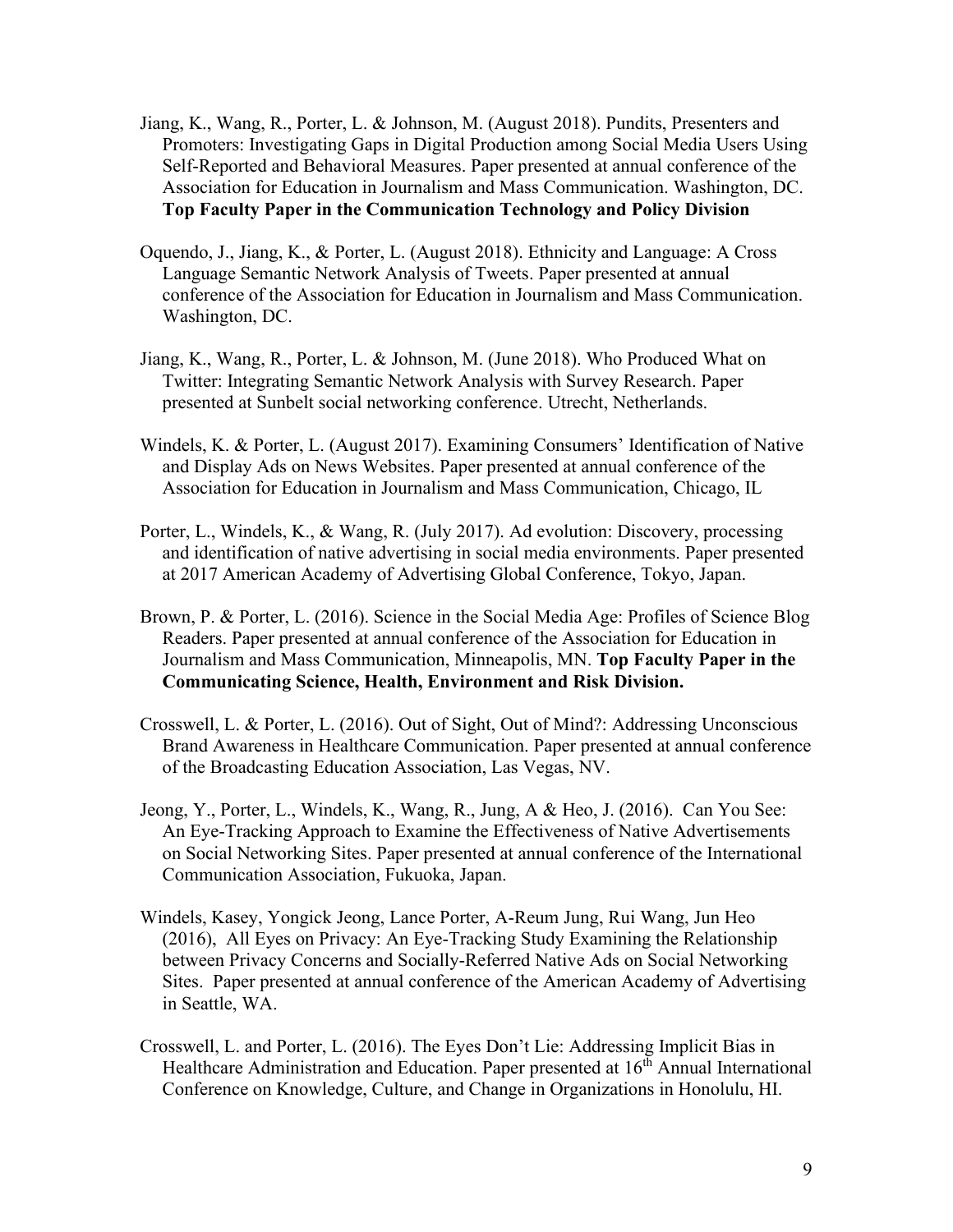- Porter, L., Windels, K., Heo, J., Wang, R. Jeong, Y., & Jung, A. (2015). Disclosure or Deception? Social Media Literacy, Use, and Identification of Native Advertising. Paper presented at the annual conference of the Association for Education in Journalism and Mass Communication, San Francisco, CA.
- Crosswell, L. & Porter, L. (2014). Inoculating the Electorate: American Corporatocracy and its Influence on Health Communication. Paper presented at the annual conference of the Association for Education in Journalism and Mass Communication, Montreal, QC.
- Blood" through Emerging Social Media Platforms. Paper presented at the annual Pannu, H. & Porter, L. (2014). Getting My "V" Fix: Developing PSRs with HBO's "True conference of the Association for Education in Journalism and Mass Communication, Montreal, QC.
- Madison, T.P. & Porter, L. (2014). Heisenberg, Tony Soprano and Me: Characteristics of Parasocial Relationships. Paper presented at the annual conference of the Broadcast Education Association, Las Vegas, NV. **First Place Research Division Paper Competition.**
- Madison, T.P. & Porter, L. (2012). It's *still* all in your head: Parasociability and Compensation. Paper presented at Association for Education in Journalism and Mass Communication annual conference. Chicago, IL.
- Parasociability and Imagined Interactions. Paper presented at the annual conference of Madison, T.P. & Porter, L. (2012). It's All in Your Head: The Evolution of Television, the Broadcast Education Association, Las Vegas, NV. **Third Place Research Division Paper Competition.**
- Myrtle Beach, SC. Porter, L. (March, 2012) Digital, Mobile, Social: The Future of Campaigns, Invited presentation to the American Academy of Advertising (Pre-Conference Workshop),
- relationships and character morality's effects on product placement effectiveness. Sanders, M. S., & Porter, L. (November, 2011). I want one!: Exploring parasocial Paper presented at the annual conference of the National Communication Association (Mass Communication Division), New Orleans, LA.
- Porter, L. (2010, June) "Official Move Websites: Exploring the Impact of Interaction with Online Movie Collateral on Movie-going Metrics," Paper presented to the EyetrackUX Tobii Eyetracking Conference to Evaluate User Experience," June 2, 2010, Leuven, Belgium.
- Porter, L., Wood, J.C., and Benigni, V. (2010, April) "Instant Replay: From Analysis to Aggression. The Nature of Fan Emotion, Cognition and Behavior in Internet Sports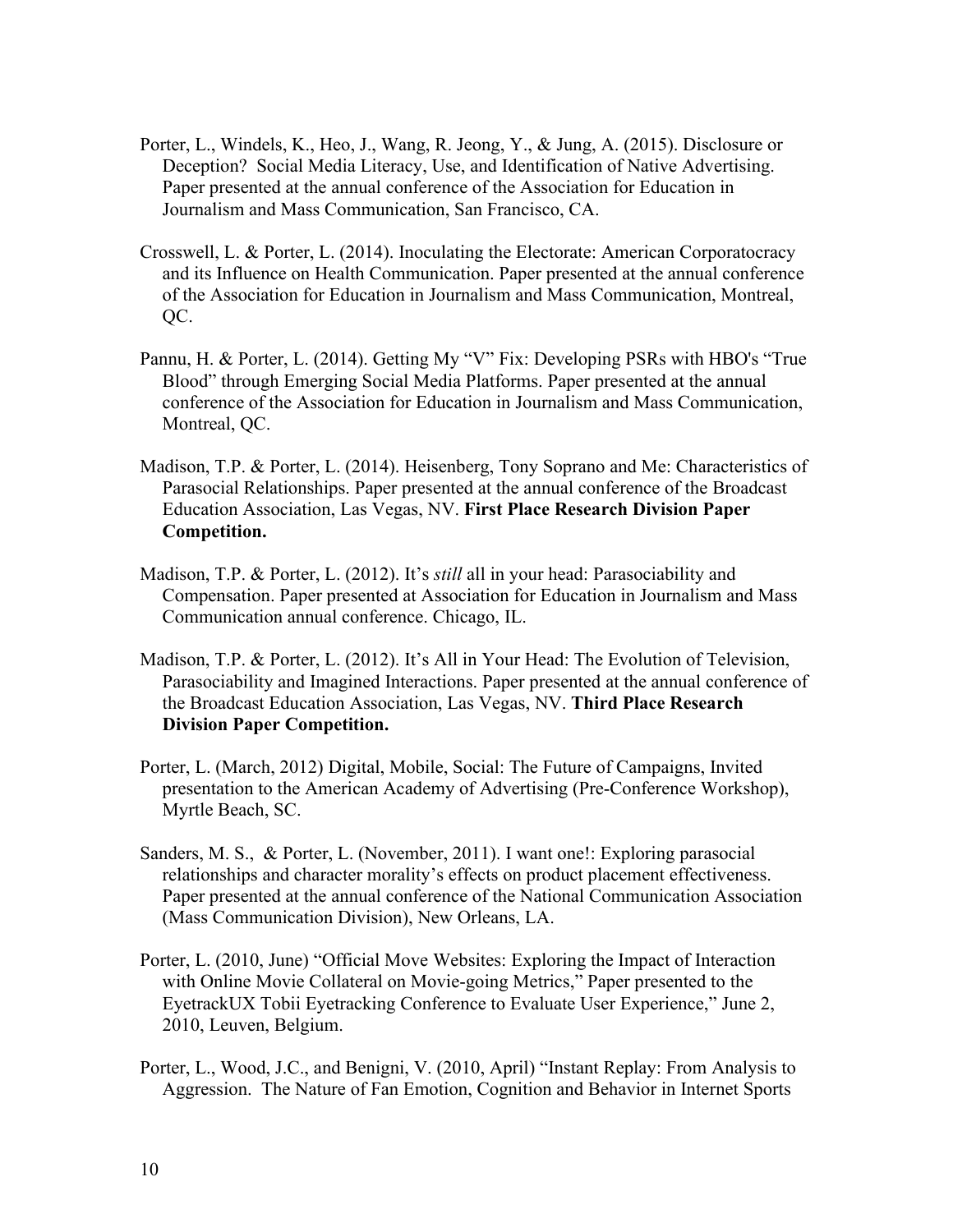Communities," Paper presented to the Broadcast Education Association Symposium, Las Vegas, NV.

- Benigni, V., Porter, L. & Wood, J.C. (2010, March) "Handoff: The Move From Print to Online Media of College Sports Reporters and Fans," Paper presented at the Fourth Summit on Communication & Sport, Cleveland, OH.
- Benigni, V., Porter, L. & Wood, J.C. (2009, August) "A Whole New Ballgame: Mainstream Media Attitudes Toward Fan-Based Internet Sports Communities," Paper presented to the Advertising Division of the national convention of the Association for Education in Journalism and Mass Communication, Boston, MA.
- Jeong, Y. & Porter, L. (2009, August) "Advertising in A Live Drama: Audiences' Involvement in Football Broadcasting and Advertising Effectiveness," Paper presented to the Advertising Division of the national convention of the Association for Education in Journalism and Mass Communication, Boston, MA.
- Mabry, E. & Porter, L. (2009, August) "Movies and MySpace: The Effectiveness of Official Websites versus Online Promotional Contests," Paper presented to the Advertising Division of the national convention of the Association for Education in Journalism and Mass Communication, Boston, MA.

Porter, L. (2009, April) "Moving Up: Tracking Eye Movement Through Deep Interactive Entertainment Experiences," Paper presented to the EyetrackUX Tobii Eyetracking Conference to Evaluate User Experience," April 22, 2009, Frankfurt Germany.

- Benigni, V., Porter, L. & Wood, J.C. (2009, May) "Handoff: A Multi-Method Examination of the Move From Print to New Media of Online Sports Reporters and Fans." Paper presented to the International Communication Association, "The Future is Prologue: New Media, New Histories?" May 21, 2009, University of Illinois-Chicago, Chicago, IL.
- Biswas, M. & Porter, L. (2008, October) "The role of blogs when a democracy is in crisis: A Bangladesh context." Presented to the Conference on Convergence & Society: The Participatory Web, October 8-11, 2008, University of South Carolina, Columbia, South Carolina.
- Porter, L. (2008, August) "Persuasion and Public Relations: Classical Rhetorical Perspectives on Ethics and Meaning," Paper presented to the Public Relations Division of the national convention of the Association for Education in Journalism and Mass Communication, Chicago, IL.
- Lewis, B. and Porter, L. (2008, August) "Measuring Player Perceptions of Advertising in Massively Multiplayer Online Role-Playing Games." Presented to the Advertising Division of the national convention of the Association for Education in Journalism and Mass Communication, Chicago, IL.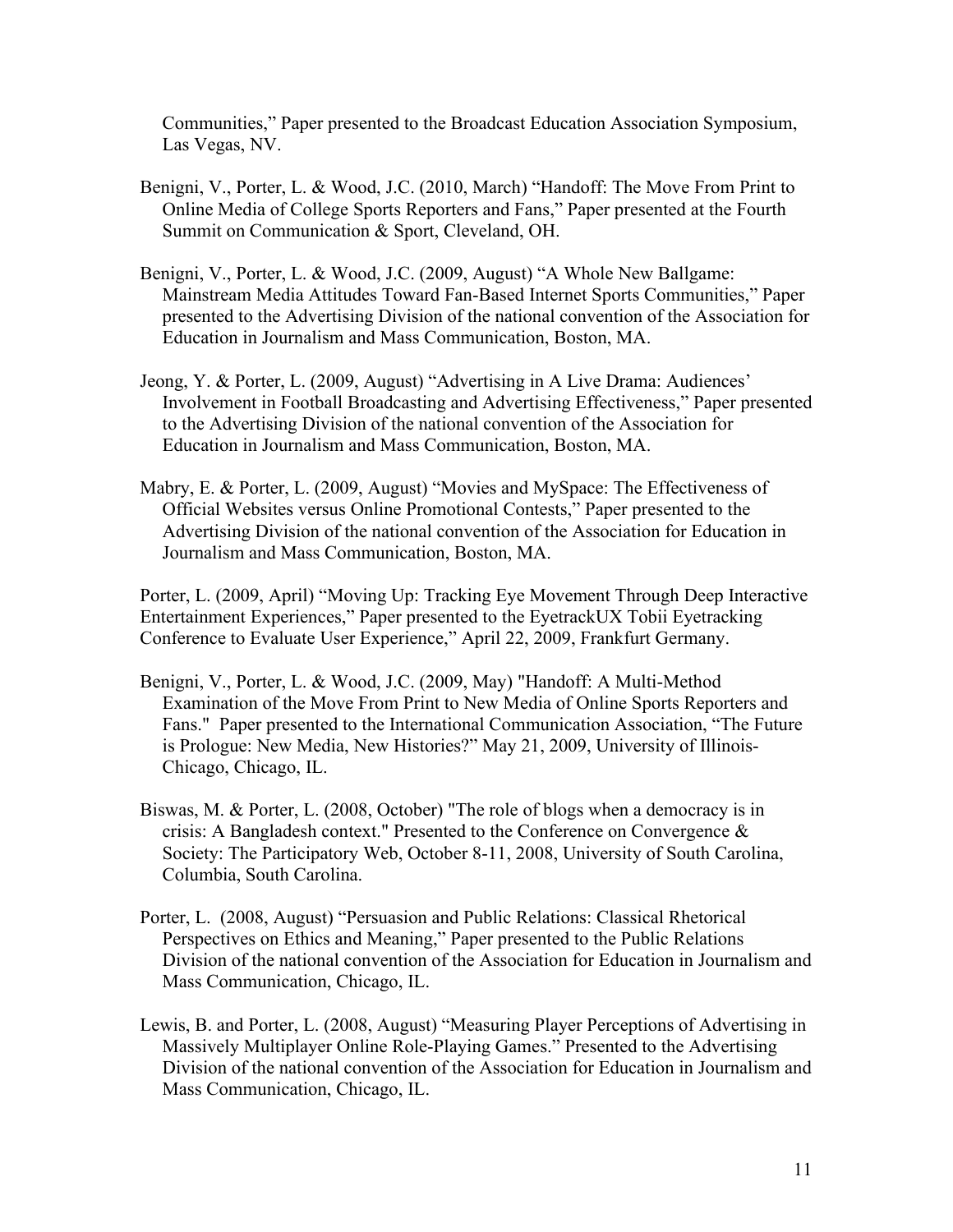- Hoggard, J. and Porter, L. (2008, August) "Instructional Interactivity: Measuring the Effects of Combining the Product and Process of Interactivity Through Simulated Human Interaction." Paper presented to the Advertising Division of the national convention of the Association for Education in Journalism and Mass Communication, Chicago, IL.
- Gevorgyan, G. and Porter, L. (2007, November). "Culture and Perceived Importance of Web Design Features: A Survey of American and Chinese College Students." Paper presented to the Chinese Communication Division of the National Communication Association (November). *Top Paper Award*.
- Porter, L. and Trammell, K. (2006, November) "Exploring Power and Blogs: A Pilot Test of Practitioners' Use of Blogs," Paper presented to the Public Relations Division of the convention of the National Communication Association, San Antonio, TX, (November).
- Chung, D., Kim, E., Trammell, K. and Porter, L. (2006, October). "Uses and Perceptions of Blogs and Media Roles: A Comparison between Journalism Professionals and Journalism Educators." Paper presented at the conference on Convergence and Society: Ethics, Religion and New Media, Columbia, S.C.
- Porter, L., Trammell, K, and Chung, D. "Roles and Blogs in Public Relations." (2006, August) Paper presented to the Public Relations Division of the national convention of the Association for Education in Journalism and Mass Communication, San Francisco, CA.
- Trammell, K., Porter, L., Chung, D. and Kim E. (2006, August). "Credibility and the Uses of Blogs Among Professionals in the Communication Industry," Paper presented to the Communication Policy and Technology Division of the national convention of the Association for Education in Journalism and Mass Communication, San Francisco, CA, (August).
- Porter, Lance. (2006, April). "The Future of Media: Digitization, Marketing and the Death of the 30-second Spot." Invited lecture to the Council for Advancement and Support of Education (CASE) District IV Conference, Oklahoma City, OK.
- Porter, Lance and Golan, Guy. (2005). "From Subservient Chickens to Brawny Men: A Comparison of Viral Advertising to Television Advertising." Paper presented at national convention of the Association for Education in Journalism and Mass Communication, San Antonio, TX, August.
- Porter, Lance V. & Sallot, Lynne M. (2003, August) Web Power: Examining Practitioners' World Wide Web Use and Its Effects on Their Decision-Making Power in Public Relations. Paper presented to the Public Relations Division of the Association for Education in Journalism and Mass Communication.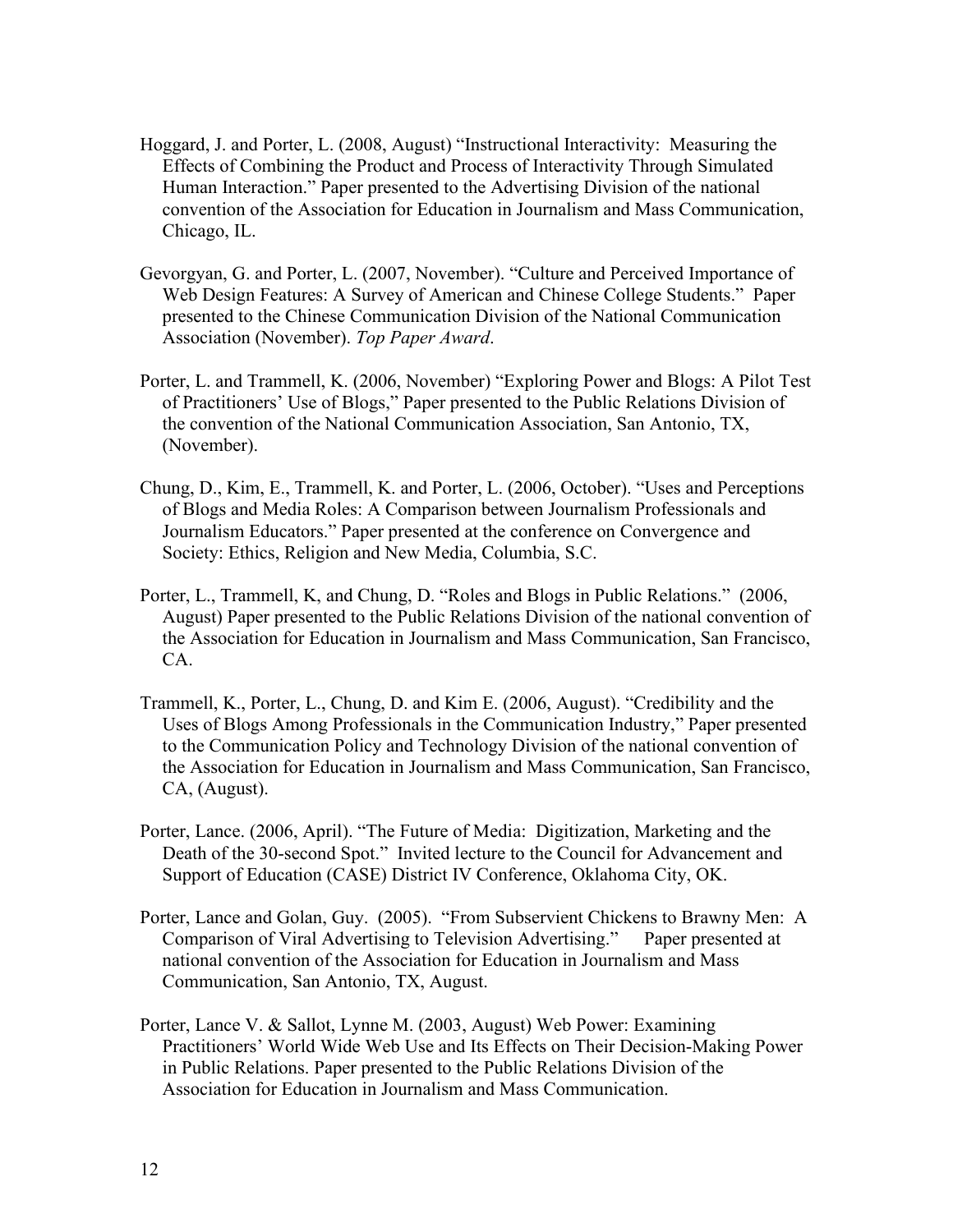- Porter, Lance V. (2000, November). Engaging the World in Dialogue: Public Relations and the Modern Construction of Meaning, A Classical Perspective. Paper presented to the Public Relations Division of the National Communication Association, Seattle, WA. *Top Student Paper Award*.
- Porter, Lance V. (1999, August). New Technologies and Public Relations: Exploring Practitioners' Use of Online Resources to Earn a Seat at the Management Table. Paper presented to the Public Relations Division of the Association for Education in Journalism and Mass Communication, New Orleans, La.
- Porter, Lance, Edelblute, Heather & Hunter, Rockwell. (1999, February). Rediscovering the Audience: Examining Media Organizations' Stakeholder Management on the World Wide Web. Paper presented to the Association for Education in Journalism and Mass Communication Mid-Year Conference, Denver, Co.
- Becker, Lee B., Kosicki, Gerald M., Porter, Lance & Watson, David. (1998, August) 1997 Annual Survey of Journalism and Mass Communication Graduates. Paper presented to the Association for Education in Journalism and Mass Communication, Baltimore, Md.

# **Conference Leadership**

*Panelist,* "Hashtag WHAT!? : Social Media and Campaign Advertising," Behind the Ballot, October 29, 2018, Baton Rouge, LA

*Panelist*, "Practical, Theoretical and Ethical Challenges and Strategies of Teaching Digital Analytics," Annual Conference of Association for Education in Journalism and Mass Communication, August 9, 2018, Washington, DC

*Conference Chair/Founder, "*Digital Spread, Manship Centennial Celebration," October 25, 2014, Baton Rouge, LA

*Moderator*, "The Silicon Bayou: Digital Media and the Future of Louisiana," Digital Spread, October 25, 2014, Baton Rouge, LA

Moderator, "Does Everyone Need to Learn to Code? Succeeding in a Digital Future" Digital Spread, October 25, 2014, Baton Rouge, LA

*Panelist*, "The Future of Media Ethics in Journalism, Public Relations, Entertainment and Advertising," Annual Conference of Association for Education in Journalism and Mass Communication, August 5, 2010, Denver, CO

*Panelist*, "Movies and Marketing: Selling the Silver Screen," Annual Conference of Association for Education in Journalism and Mass Communication, August 6, 2010, Denver, CO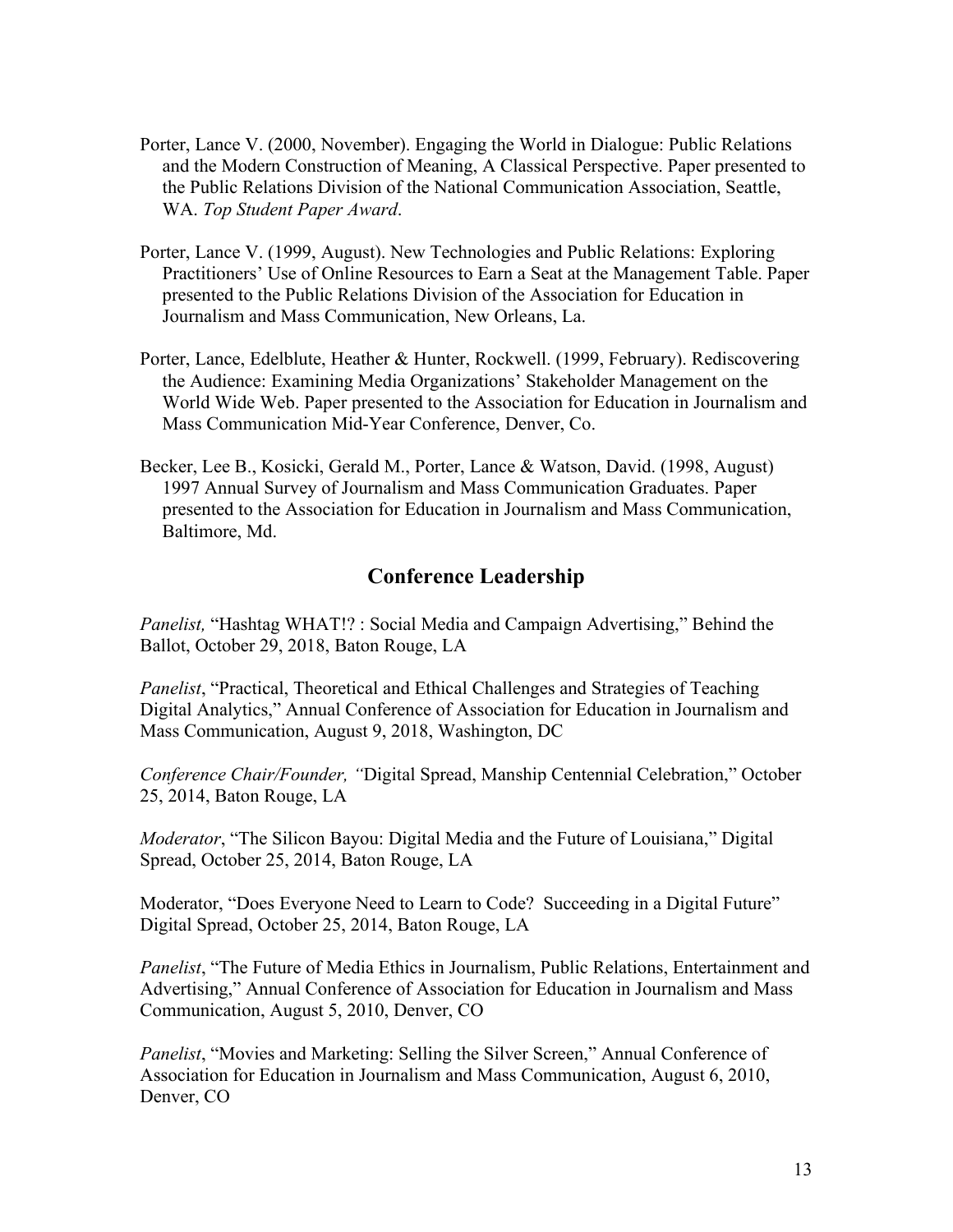*Conference Co-Chair*, "Virtual Worlds: New Realms for Culture, Creativity, Commerce, Computation and Communication,' Center for Computation and Technology Mardi Gras Conference on Virtual Worlds, February 19-21, 2009, Baton Rouge, LA.

*Moderator*, "Ethnography in Virtual Worlds," Panel, Virtual Worlds: New Realms for Culture, Creativity, Commerce, Computation and Communication," February 19-21, 2009, Baton Rouge, LA.

*Moderator*, "Digital Public Relations," Panel, International Communication Association, Public Relations Division, May 24, 2008, Montreal, QC

# **Academic Awards and Honors**

#### **2019 Class of 1941 Alumni Professorship**

Top university award recognizing excellence in instruction at the undergraduate level.

#### **2019 Panhellenic Council Faculty Favorite**

Award for dedication to academic growth at LSU by the women of Greek Life.

#### **2017 LSU Rainmaker Mid-Career Scholar Award**

 Campus award recognizing outstanding research, scholarship and creative activity that extend beyond academia.

#### **2016 Ralph Sims Award**

Award presented by the Baton Rouge chapter of the American Advertising Federation honoring lifetime achievement in advertising education.

#### **2013 LSU Last Lecture Series**

 Invited lecture from the Mortar Board National College Senior Honor Society and the LSU Omicron Delta Kappa society to speak at their inaugural last lecture serious where I was asked to give a lecture as if it was the last one I would ever give.

**2012:** Named third most productive scholar studying online public relations in Ye, L., & Ki, E.-J. (2012). The Status of Online Public Relations Research: An Analysis of Published Articles in 1992-2009. Journal of Public Relations Research, 24(5), 409-434.

#### **2010 AAF Donald G. Hileman Memorial Educator of the Year Award**

Award presented to top advertising educator in District 7 of the American Advertising Federation (Mississippi, Alabama, Louisiana, Georgia, Tennessee)

#### **2009 Alumni Faculty Excellence Award**

Award based on teaching, research and service at the university level.

#### **2006-07 Tiger Athletic Foundation Teaching Award**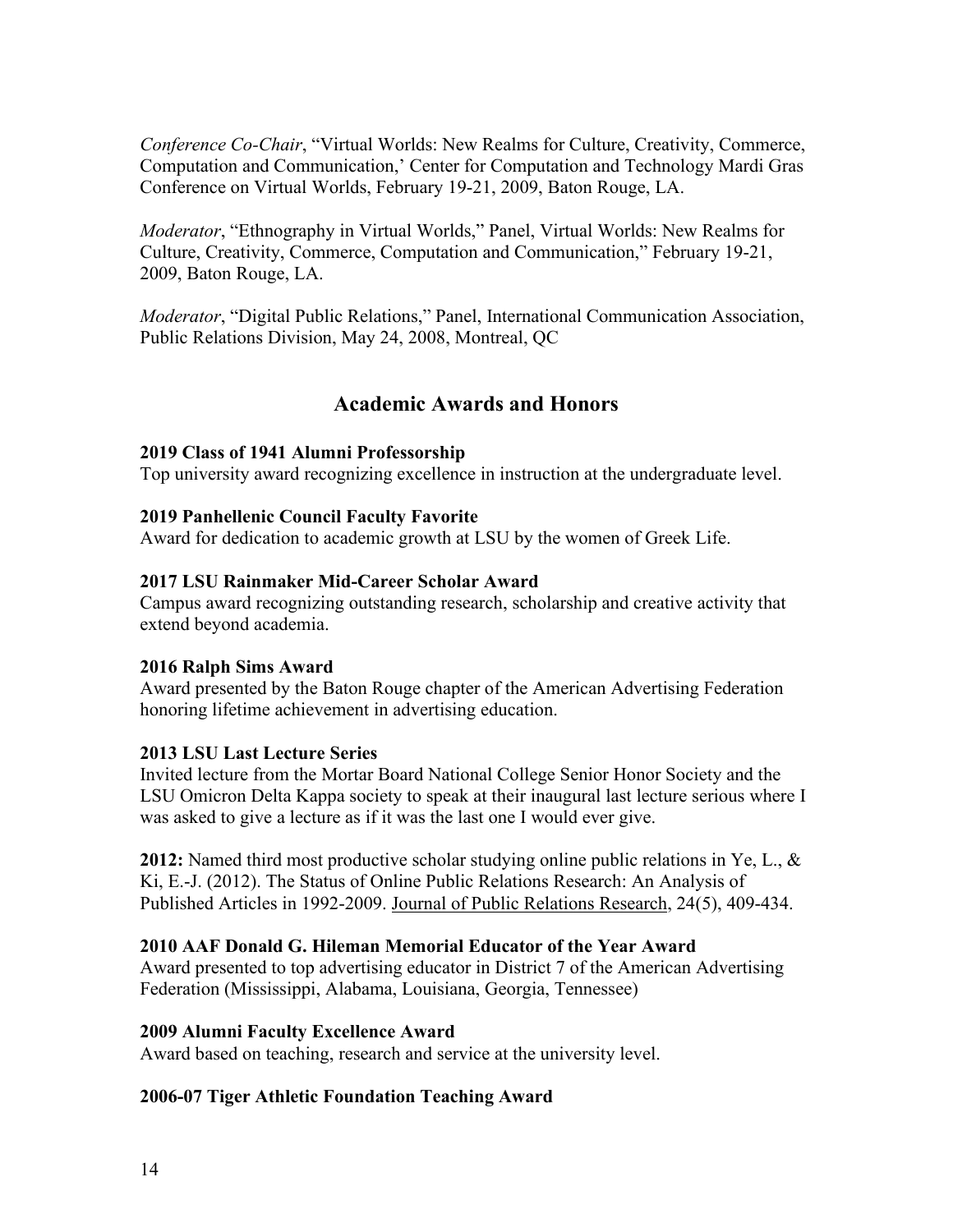Award based on peer and student evaluations of teaching given to top teachers in each college at LSU.

#### **Mary P. Poindexter Professorship**

Competitive professorship awarded through the Manship School to conduct digital media research on the mobilization of media.

#### **Doris Westmoreland Darden Professorship**

Competitive professorship awarded through the Manship School to conduct digital media research using eye-tracking methodology.

#### **National Student Advertising Competition**

 district in 2008 and 2013. Prior to my coming to LSU, the team had not placed since Advised teams that placed in top three at district seven of the last nine years, winning 1972. 2013 First Place 2011 Second Place

2010 Second Place 2009 Third Place 2008 First Place 2006 Third Place 2005 Third Place

#### **Margaret Broun Scholar**

Scholarship awarded to top two entering doctoral students in the Grady College at University of Georgia

#### **Phi Kappa Phi**

National Honor Society

#### **Kappa Tau Alpha**

National Honor Society in Journalism and Mass Communication

### **Professional Awards**

#### **Winner - 2002 Clio Award for Advertising Excellence**

 "The Royal Tenenbaums" Official Movie Site Silver Award for Internet Advertising, Consumer-Targeted Site

#### **Excellence Winner - 2002 Hollywood Reporter Key Art Award for Movie Marketing**

Best Internet Web Site "The Royal Tenenbaums" Official Movie Site

#### **Finalist - 2004 Hollywood Reporter Key Art Award for Movie Marketing Excellence**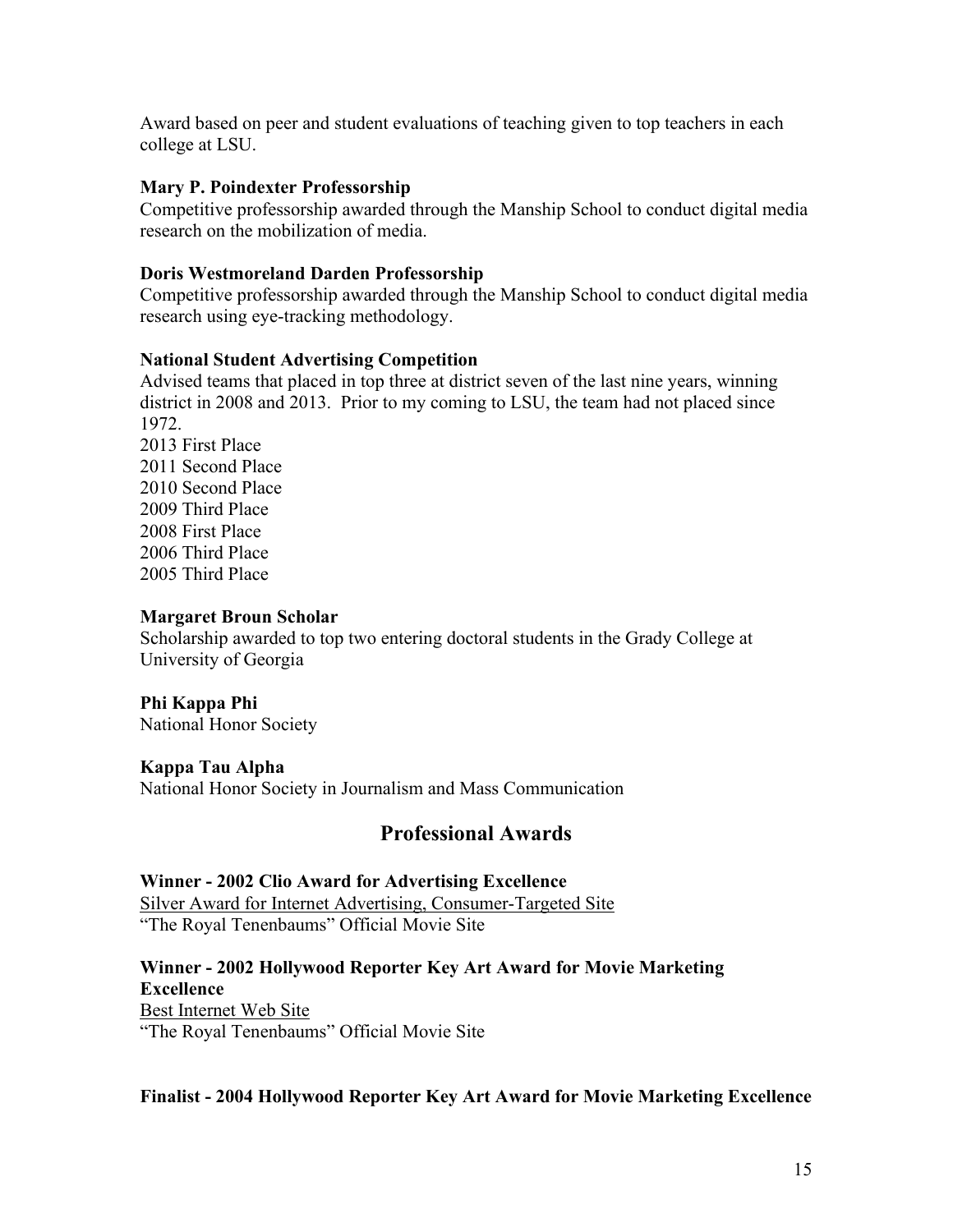Best Internet Web Site "Pirates of the Caribbean" Official Movie Site "Haunted Mansion" Official Movie Site

#### **Finalist - 2003 Hollywood Reporter Key Art Award for Movie Marketing Excellence**

Best Internet Web Site " $25<sup>th</sup>$  Hour" Official Movie Site

#### **Shortlist - 2003 Clio Award for Advertising Excellence**

Internet Advertising, Consumer-Targeted Site "Signs" Official Movie Site

#### **Shortlist - 2002 Clio Award for Advertising Excellence**

 "Monsters, Inc." Official Movie Site Internet Advertising, Consumer-Targeted Site "Pearl Harbor" Official Movie Site

# **Professional Associations**

 Editorial Board, Journalism and Mass Communication Quarterly (2014-15) Producers Guild of America, New Media Council (2004-) Editorial Board, Journal of Advertising Education (2012-) Association for Education in Journalism and Mass Communication Reviewer: Mass Communication and Society, Communication Technology and Policy, Entertainment Studies Interest Group, Sports and Communication Interest Group PLOS ONE Ad Hoc Reviewer Journalism and Mass Communication Quarterly Ad Hoc Reviewer New Media & Society Ad Hoc Reviewer Journal of Advertising Ad Hoc Reviewer Journal of Public Relations Research Ad Hoc Reviewer Journalism Monographs Ad Hoc Reviewer Journal of Interactive Advertising Ad Hoc Reviewer American Advertising Federation – Baton Rouge

# **Advisory Board Memberships**

 WRKF (Baton Rouge NPR Affiliate) Board of Directors (2015-) Culture Candy Arts and Culture Advisory Board, Baton Rouge, LA (2010-2012) New Media Strategies, Inc., Advisory Board, Washington, D.C. (2004- 2009) Baton Rouge Blues Foundation Board of Directors (2018-) University of Georgia, New Media Institute Advisory Board, Athens, GA (2010-2015) Ex-Officio Board Member, American Advertising Federation (2007-2011) Baton Rouge, LA Word of Mouth Marketing Association (WOMMA) Advisory Board, Chicago, IL. (2004- 2006)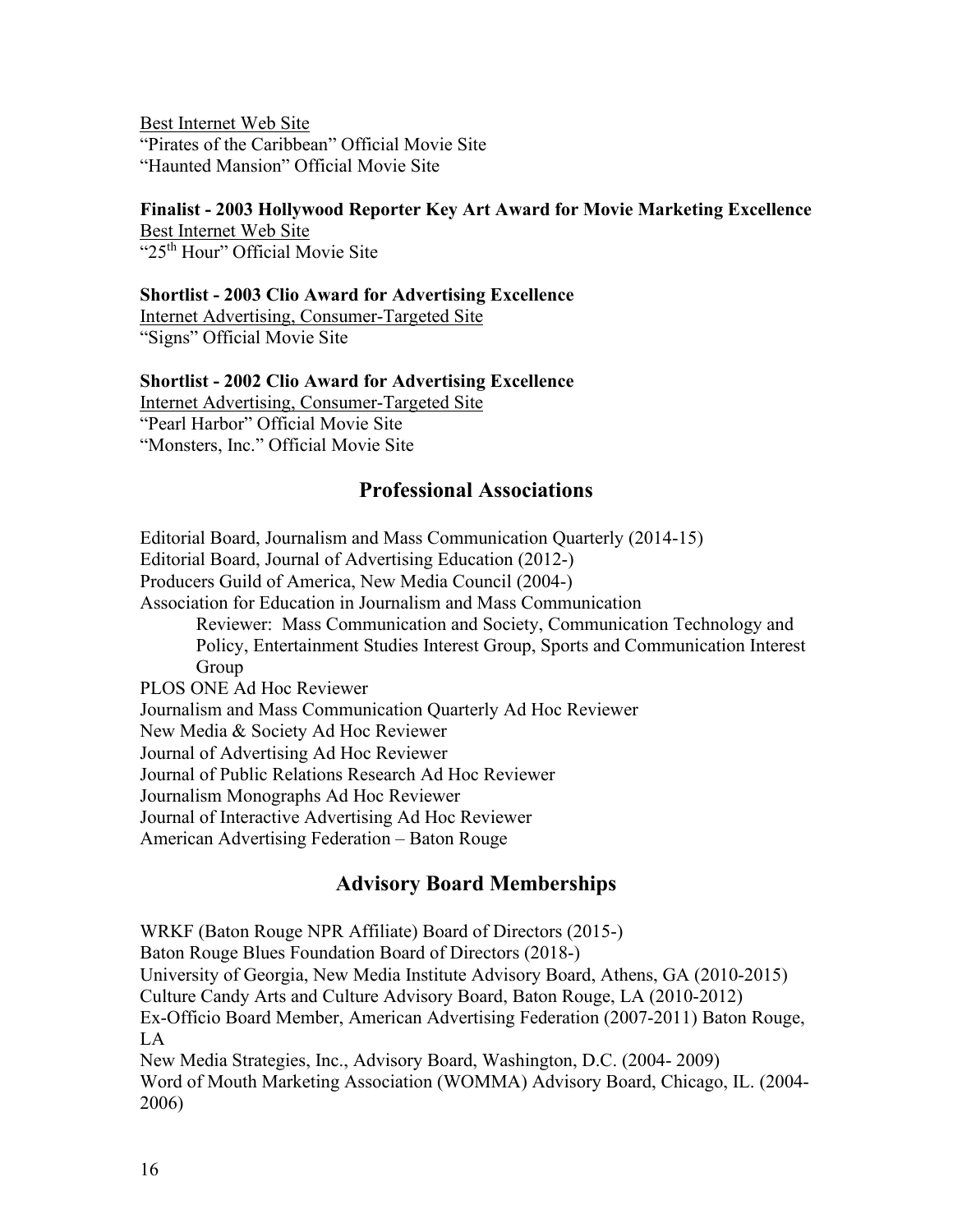## **Research Interests**

Social Media Effects Health Communication Sports and Digital Media Entertainment Advertising and Publicity Digital Advertising

# **Teaching Interests**

 Social Media Emerging Media Future of Media Digital Advertising Creative Strategy, Problems and Campaigns Sports, Media and Society Interactive Marketing Communication Media Systems: Policy and Technology

# **University Service**

Joint Faculty Appointment, Center for Computation and Technology (CCT)

#### **Manship Service**

 Digital Spread (moderator/director) (2013-14) Douglas L. Manship Sr.-Dori J. Maynard Chair in Race, Media & Cultural Literacy Promotion and Tenure Committee (2017-) Honors College Fellow (2020-) SMAC Research Team (2017-) Chair SMAC Talks Social Media Analysis Workshops (co-facilitator) Digital Advertising Research Team (2014-) Digital Media Initiative (chair) (2011-15) Graduate Committee (co-chair) (2014-15) Create Lab (advisor) (2012-14) Administrative Committee (2012-) Budget Review Committee (2014-) Curriculum Committee (2014-16) Internship Committee (2014-16) Diversity and Inclusiveness Committee (2014-15) Research Facility Advisory Board (2010-) Search Committees: (2018-) Dean (2017-) Dean (2011) Visual Communication (co-chair) (2014-15)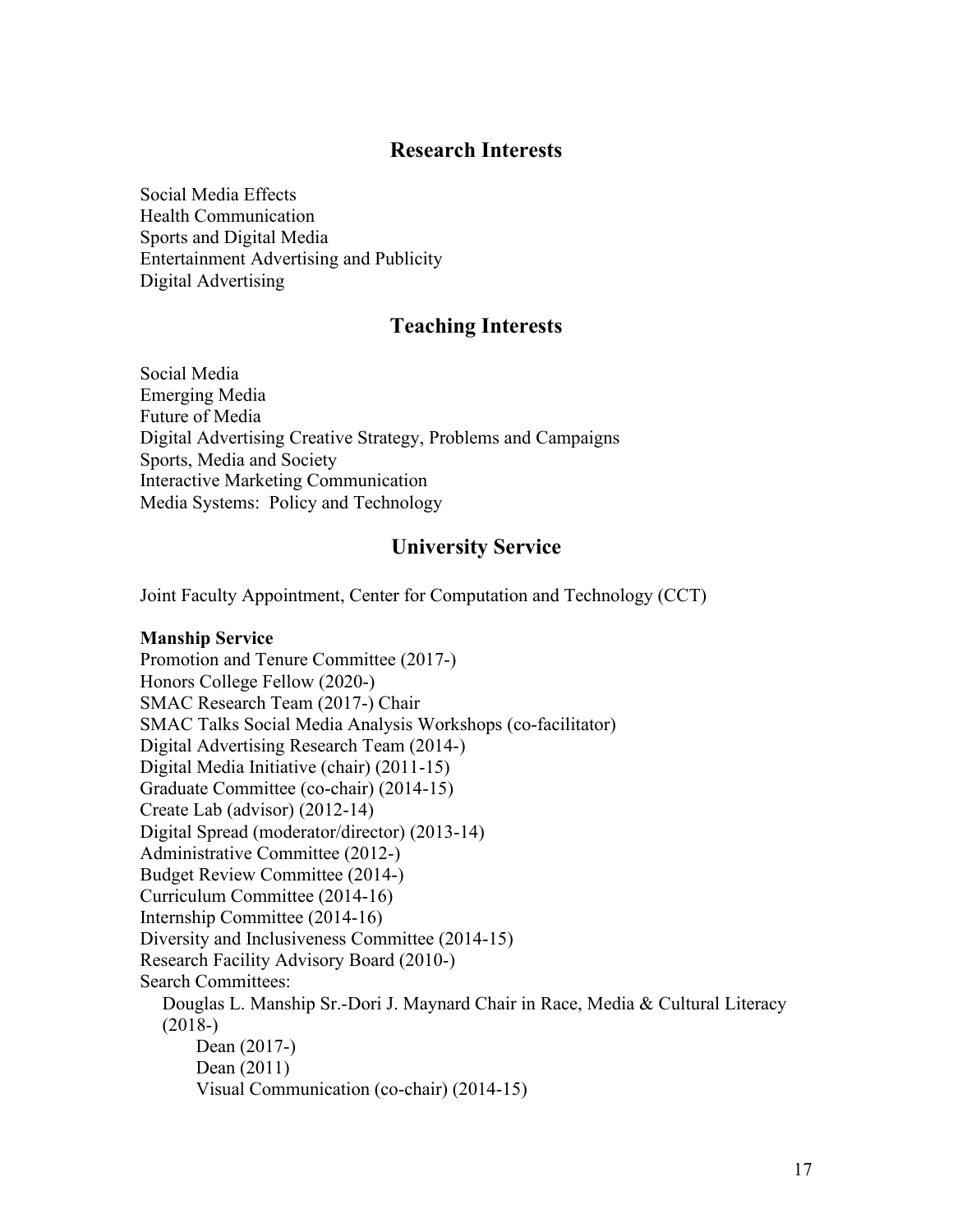Digital Advertising: (chair) Kasey Windels **Visual Communication: Nicole Dahmen** Journalism (co-chair) (2014-15) Visual Communication Broadcast (Josh Grimm) Digital Advertising/Strategic Communication: (chair) Hyojung Park Advertising Instructor: Jennifer Macha Digital Advertising: (chair) Jun Heo Advertising: (chair) Yongick Jeong Political Communication: (chair) Chris Mann Strategic Communication: Jensen Moore-Copple Strategic Communication: (chair) Hyojung Park Visual Communication: Ray Pingree (chair) Advertising: Jay Yu (chair) Public Relations: Danny Shipka

Faculty Mentor, Fanny Ramirez (2019-), Nathan Kalmoe (2018-19), Jun Heo (2017-19), Soojin Kim (2016-17) Kasey Windels (2012-2015) Media Effects Lab Research Fellow (2010-) Advertising Area Head (2005-2011) Student AdFed Advisor (2005-2011) Management Committee (2004-2011) Manship Prize Committee (2004-2008) Equipment Committee (2004-2006) Visual Communication Curriculum Committee (2013-)

#### **CCT Service**

 Member, Cultural Computing CCT Focus Area (2004-) Arts, Visualization, Advanced Technologies and Research (AVATAR) Faculty Conference Co-Chair – Mardi Conference on Virtual Worlds Digital Media Area Head (2005-07) Focus Area Lead, Cultural Computing (2017-) Red Stick Festival Committee (2017 -) Digital Media Minor Curriculum Review Committee (2008-) Digital Media Arts and Engineering Curriculum Review Committee (2013-) Search Committee for CCT faculty members in Art (Ostrenko) and Music (Allison) CCT Administrative Search: Public Relations Director Position (2005, 2008, 2013, 2014) Red Stick Future Fest Committee (2013-) CCT Web Site Committee (chair) (2004-09) Member Cultural Computing CCT Focus Area

#### **University Service**

Graduate Council (2020-Present) Associate Deans Advisory Council (2020-Present) Undergraduate Recruitment and Admissions Committee (2020-Present) LSU Press Committee (2018-Present) Steering Committee—Bachelors in Screen Arts (formerly Film) (2014-Present)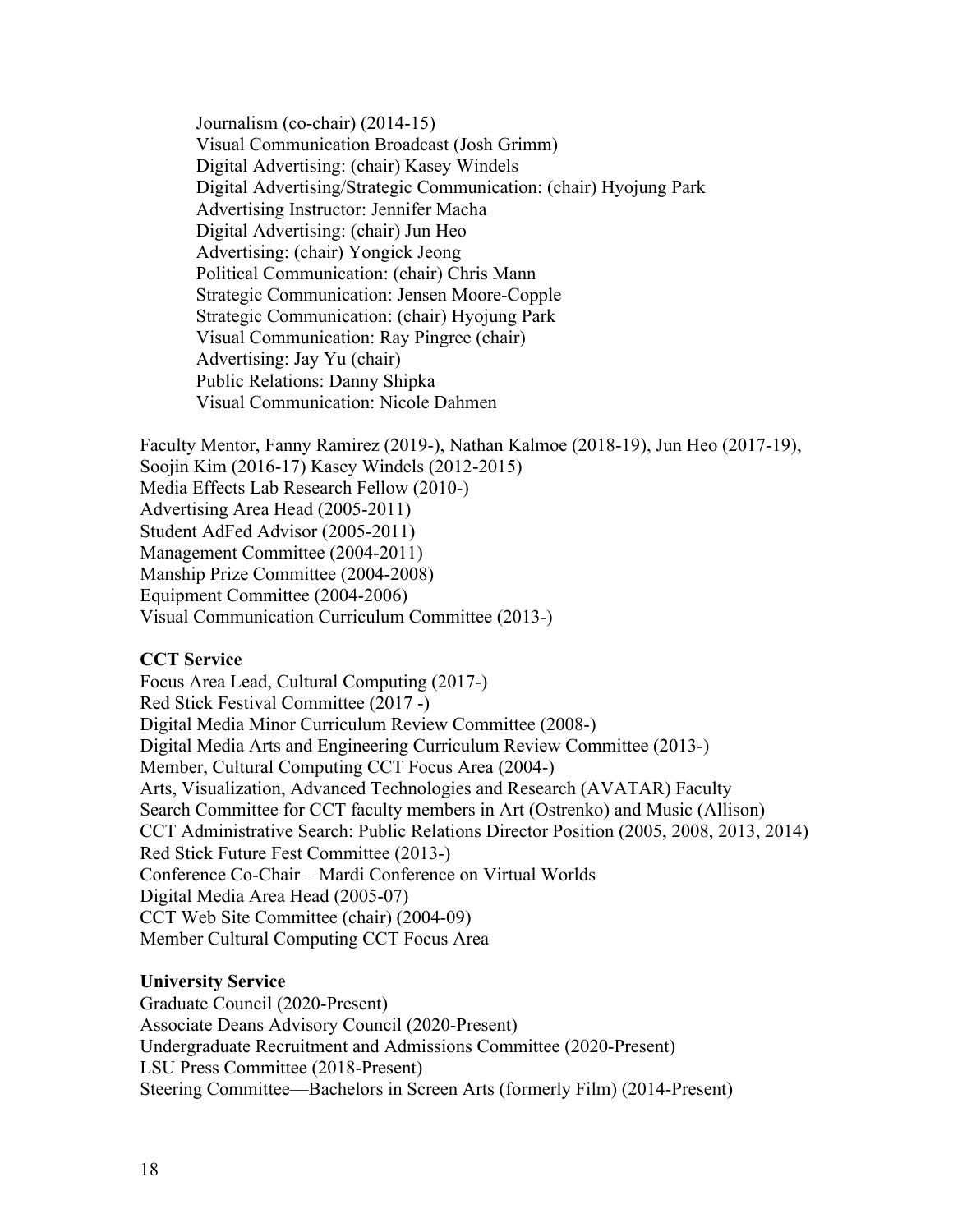Information Technology Governance Council – Teaching and Learning Committee Search Committee – Center for Computation and Technology **Director** (2008) Speaker, University Coffee Talk Series (2004-05) (2014-2018) Graduate School Coordinating Committee (2014-15) Program Review Panel – School of Social Work (2013-14) Distinguished Faculty Awards Selection Committee (2013) Dean's Dissertation Representative – Information Sciences (2015-16) Dean's Dissertation Representative – Sociology (2013) Dean's Dissertation Representative –Music (2012) Dean's Dissertation Representative –Theater (2011) Dean's Dissertation Representative – History (2005) Search Committee -- Manship School of Mass Communication **Dean** (2012, 2018) University Information Technology and Services Senate Faculty Committee (2005-07) Ronald E. McNair Research Scholars Program, Research Director (2004-08)

#### **Professional Service**

 Young Presidents Organization Keynote Speaker, Baton Rouge, LA Fall 2011 (DMACS) Judge and Speaker (2005- 2011) Professional Consultant, Ogilvy Public Relations (2013) Professional Consultant, Microsoft Inc. (2012) Professional Consultant, Walt Disney Studios (2004-2010) Professional Consultant, Warner Bros. Studios (2010) AdFed District 7 Scholarship Committee (2008-2010) Speaker, Downtown Lions Club, Fall 2018 Speaker, Oaks Kiwanis Club, Fall 2018 Google DoubleClick Digital Media Advertising Creative Showcase, Los Angeles, CA Expert Witness, Cohen Milstein Sellers & Toll PLLC (2019-Present) Professional Consultant, HDA Associates (2018-Present) Professional Consultant, Visa, Inc. (2011-Present) Professional Consultant, Walt Disney Home Video (2008) Professional Consultant, Sports195 (2011-Present) Professional Consultant, WBRZ (2012) AdFed District 7 Academic Representative (2008-2010)

#### **Current Dissertation Committees:**

Jacqueline Oquendo (chair) Paromita Saha Quincy Hodges Gawon Kim Kirill Bryanov

#### **Current Masters Thesis Committees:**

Victoria Allen (chair) Jacey Armand (chair) Kaylee Collier (chair)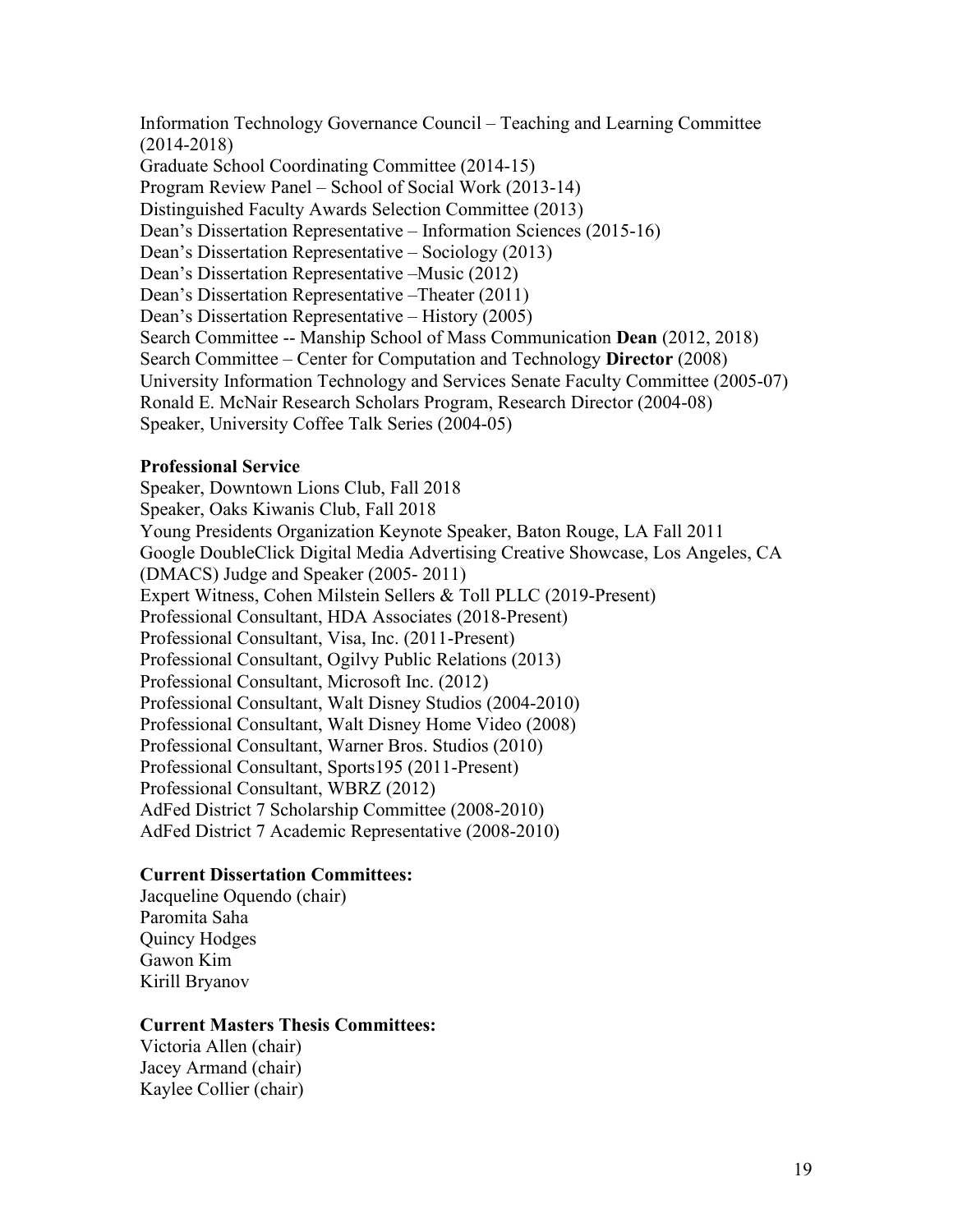Chelsey Hutchins (chair) Sarah Grobety Rashida Peters

#### **Current Honors Thesis Committees:**

 Isabella Allen (chair) Bailey Tinsley (chair)

# **Current Communication Across the Curriculum Certificate Students:**

Christopher Defelice

#### **Completed Post Doc Supervision**

Dr. Ke Jiang Dr. Paige Jarreau

#### **Completed Dissertation Committees:**

Rui Wang (chair) A-Reum Jung Brian Watson A-Reum Jung Asim Shrestha (Information Systems and Decision Sciences, School of Business) Britt Christensen (co-chair) Phillip Madison (chair) Laura Crosswell (chair) Gennadi Gevorgyan (chair) Jason Turcotte Jane Dailey Yoonhyuk Jung (Information Systems and Decision Sciences, School of Business) Svetlana Kulikova Anita Day

#### **Completed Masters Committees:**

Devonie Migues (chair) Elizabeth Breaux (chair) Nicholas Robert Jordyn Warren Laura Coleman Joey Giglio Don Webber Jessie Gabor (chair) Jared Joseph (chair) Josh Jackson (chair) David Hamilton (chair) Brandon Rouzan Tucker Barry Abby Morris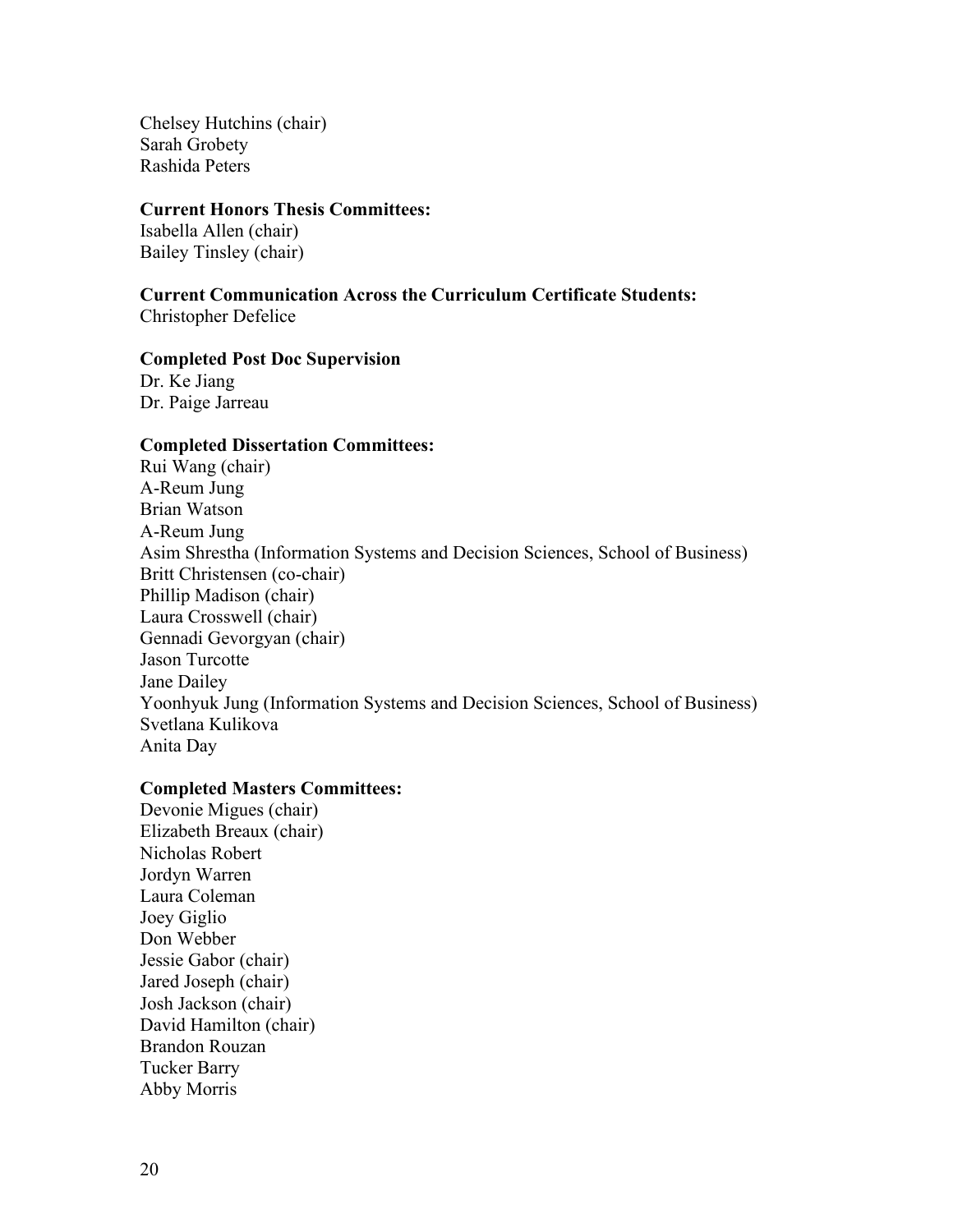Tatiana Ruchkina (chair) Michael Clemons Kristin Williard Lauren Myers Landon Hester (chair) Corey Howard (chair) Elizabeth Macke (chair) Will Glass (chair) Richard Carman (chair) Jeffrey McLain (chair) Amanda Cortright (chair) Tricia Milford-Hoyt (chair) Jeremy Lee (chair) Mallory Broussard (chair) Teddy Greener (chair) Emily Mabry (chair) Pavel Mrazek (chair) Robert Anderson (chair) Ben Lewis (chair) Miranda Lemon (chair) Jennifer Hughes (Master of Arts and Liberal Arts) (chair) Jesse Hoggard (Master of Arts and Liberal Arts) (chair) Jeremy Starr (chair) Jeff Forbes (chair) Michelle deLaup (Master of Arts and Liberal Arts) Rai Masuda Jessica Hutchinson Megan Fambrough Kristen Higdon Cara De Carlo Katharine Gavin Haley Edman Andrea Clesi Joel Massey Ariel Hammond Amber Havens Cydney Palmer Jonathan Ferrante

#### **Completed Honors Theses:**

Karli Walleser (chair) Taylor Oliver Hannah McLain Dominique Becnel Katherine Sartain